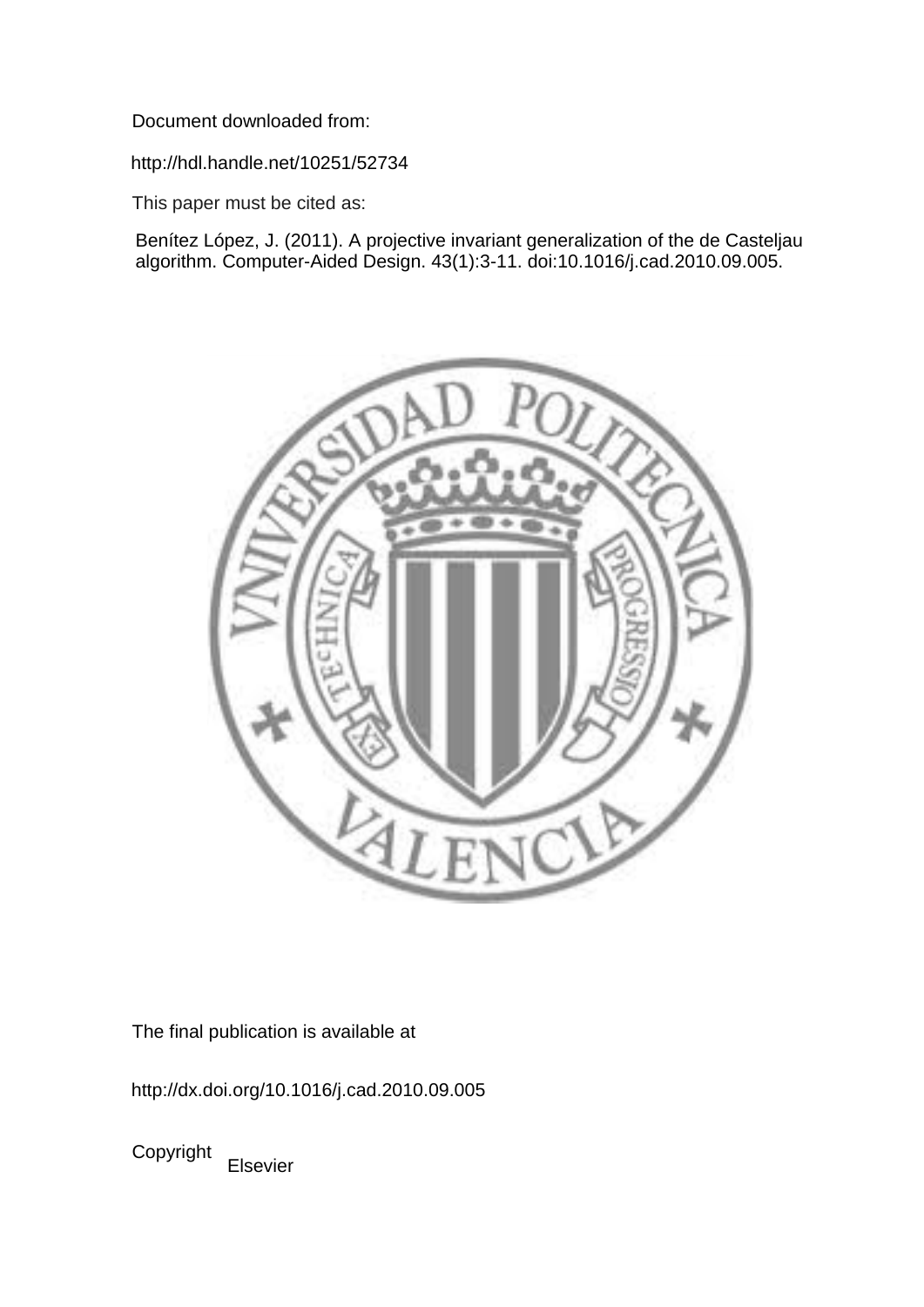# A projective invariant generalization of the de Casteljau algorithm

J. Benítez

Departamento de Matemática Aplicada. Universidad Politécnica de Valencia. Camino de Vera S/N. 46022. Valencia. Spain jbenitez@mat.upv.es

#### Abstract

A projective invariant generalization of the de Casteljau algorithm is described by using the cross ratio and an auxiliary line. We describe the implicit form of the section conics obtained by the algorithm proposed in this paper. Finally, we show how to construct specific conic sections using this approach.

Keywords: De Casteljau algorithm; Projective invariance; Cross ratio; Rational Bézier curves.

### 1 Introduction, background and notations

It is well-known that the de Casteljau algorithm is affine invariant; but it is not projective invariant. Moreover, we can not design circles by using the de Casteljau algorithm (see for a simple proof [7, p. 25]). These two handicaps are overcome by using the *rational Bézier curves*, whose definition is the following (see, for example,  $[4]$  or  $[7]$  for a deeper study): A rational Bézier curve with *control points*  $\mathbf{b}_0, \ldots, \mathbf{b}_n \in \mathbb{R}^2$  and *weights*  $w_0, \ldots, w_n \in \mathbb{R}$  is given by

$$
\mathbf{r}(t) = \frac{\sum_{i=0}^{n} w_i \mathbf{b}_i B_i^n(t)}{\sum_{i=0}^{n} w_i B_i^n(t)}, \quad t \in [0, 1],
$$
 (1)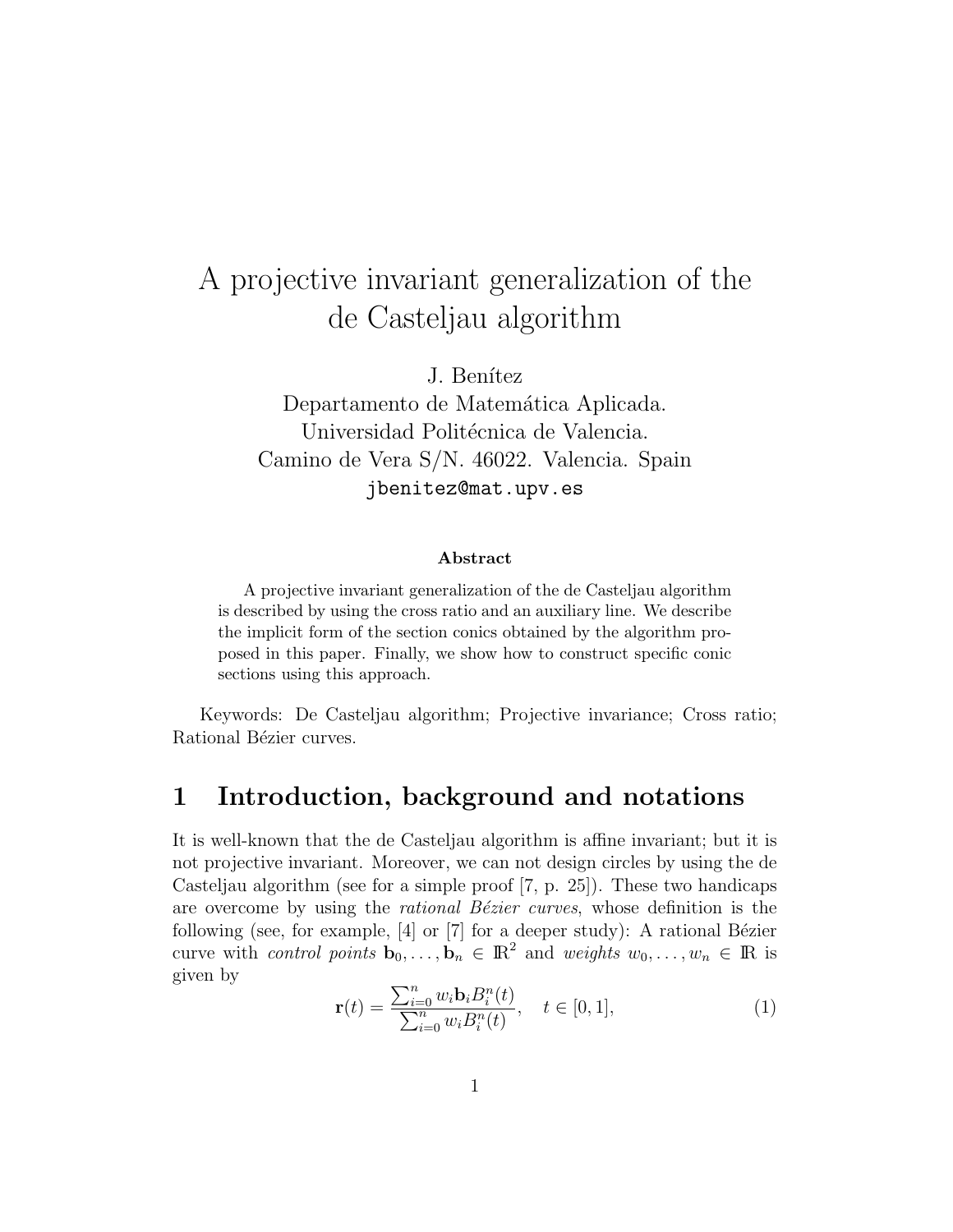where  $B_i^n(t) = \binom{n}{i}$  $\binom{n}{i}(1-t)^{n-i}t^i$  are the Bernstein polynomials. I.e., the curve  $\mathbf{r}(t)$  is the central projection of the Bézier curve in  $\mathbb{R}^3$  with control points  $(w_0\mathbf{b}_0, w_0), \ldots, (w_n\mathbf{b}_n, w_n)$  (see [3] for this interpretation of the rational Bézier curves).

In this paper, a purely geometric construction is used to derive this class of curves by using concepts from projective geometry. Below we establish the basic ideas and notations used throughout this paper. The interested reader is referred to  $[1], [2],$  and  $[5]$  for a study of the properties of the real projective plane and their uses to computer graphics. All vectors are considered column vectors and for a given matrix **A**, we shall denote by  $A<sup>T</sup>$  the transpose of **A**.

We define a *projective point* as a Euclidian line in  $\mathbb{R}^3$  that passes through the origin. The *real projective plane*  $\mathbb{P}^2$  is the set of all projective points. If P is a projective point, then there exists  $\mathbf{v} \in \mathbb{R}^3 \setminus \{\mathbf{0}\}\$  such that P is the line in  $\mathbb{R}^3$  that passes through 0 and v. Hence, we can define  $\pi : \mathbb{R}^3 \setminus \{0\} \to \mathbb{P}^2$ as follows:  $\pi(\mathbf{v})$  is the projective point that passes through **0** and **v**. Observe that  $\pi(\mathbf{v}_1) = \pi(\mathbf{v}_2)$  if and only if there exists a nonzero real number  $\lambda$  such that  $\mathbf{v}_1 = \lambda \mathbf{v}_2$ .

A *projective line* is a plane in  $\mathbb{R}^3$  that passes through the origin and the set of all projectives lines will be denoted by  $\Lambda(\mathbb{P}^2)$ . We can define  $\pi^*: \mathbb{R}^3 \setminus \{0\} \to \Lambda(\mathbb{P}^2)$  as follows:  $\pi^*(\mathbf{w})$  is the projective line with equation  $\mathbf{w}^{\mathrm{T}}\mathbf{x} = 0$ . Again one has that  $\pi^*(\mathbf{w}_1) = \pi^*(\mathbf{w}_2)$  if and only if there exists a nonzero real number  $\lambda$  such that  $\mathbf{w}_1 = \lambda \mathbf{w}_2$ .

If  $P_1$  and  $P_2$  are two distinct projective points, then there exists a unique projective line through  $P_1$  and  $P_2$ , such line shall be denoted by  $\mathcal{L}(P_1, P_2)$ . It is easy to see that the projective point R lies on  $\mathcal{L}(P,Q)$  if and only if there exist  $\alpha, \beta \in \mathbb{R}$  not all zero such that  $\mathbf{u} = \alpha \mathbf{v} + \beta \mathbf{w}$ , where  $\pi(\mathbf{u}) = R$ ,  $\pi(\mathbf{v}) = P$ , and  $\pi(\mathbf{w}) = Q$ . If r and s are two distinct projective lines, then there is a unique projective point P such that  $\{P\} = r \cap s$ .

The cross ratio is preserved under all projective transformations. This quantity is defined as follows: let four projective points  $P_1, P_2, P_3, P_4$  be collinear. Thus, we can write  $\mathbf{v}_3 = \alpha \mathbf{v}_1 + \beta \mathbf{v}_2$  and  $\mathbf{v}_4 = \gamma \mathbf{v}_1 + \delta \mathbf{v}_2$  for some nonzero vectors  $\mathbf{v}_1, \ldots, \mathbf{v}_4$  with  $\pi(\mathbf{v}_i) = P_i$  for  $i = 1, \ldots, 4$ . The cross ratio of  $P_1, P_2, P_3, P_4$  is

$$
\operatorname{cr}(P_1, P_2, P_3, P_4) = \frac{\beta \gamma}{\alpha \delta}.
$$

It can be proved (see for example [2]) that this definition is well done, i.e., it does not depend on the choice of the vectors  $v_i$  such that  $P_i = \pi(v_i)$ .

The *ideal line* is the projective line whose equation is  $z = 0$ . An affine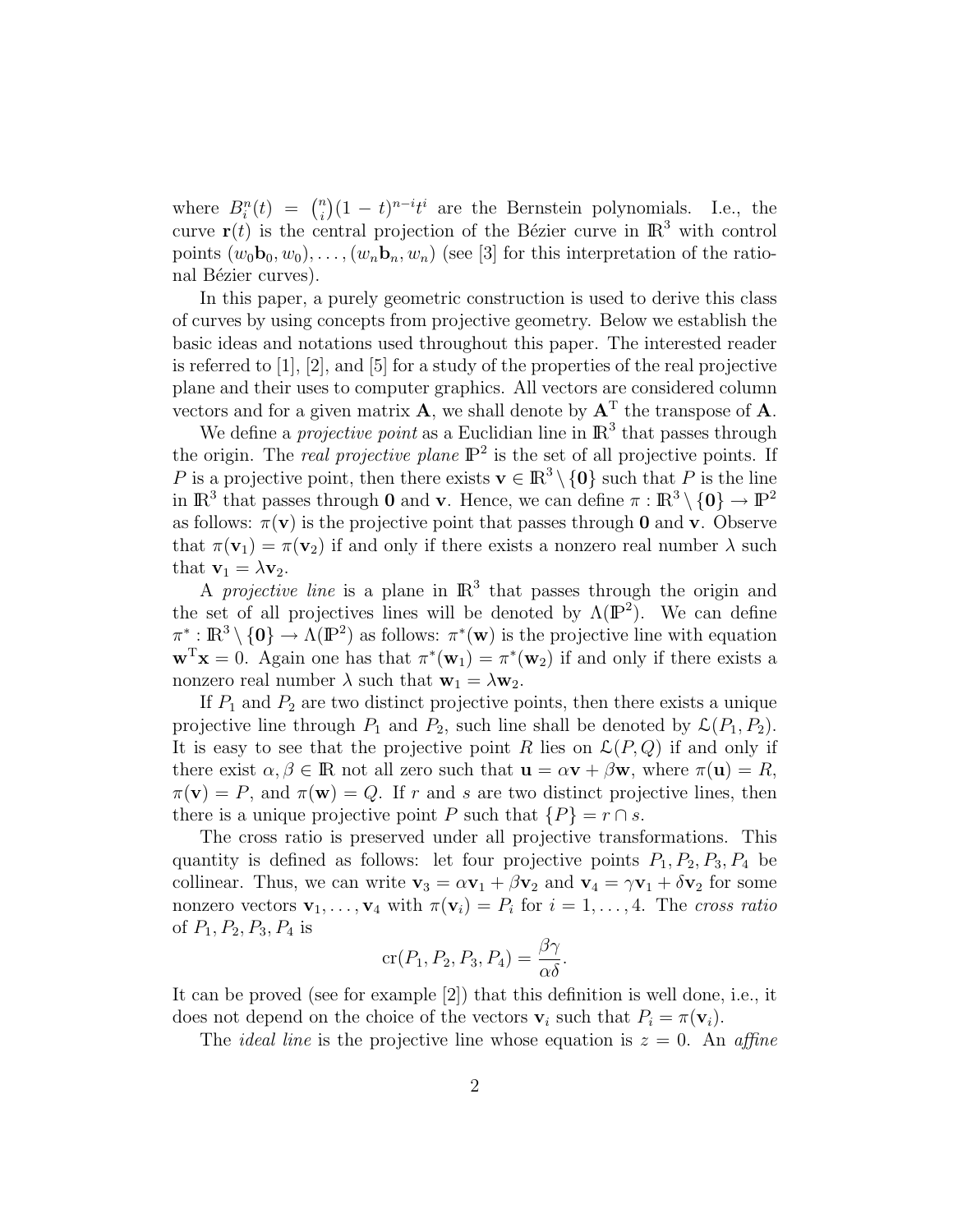point is a projective point that does not belong to the ideal line. If  $\mathcal{A}(\mathbb{P}^2)$  is the set of all affine points, we can establish two bijective maps in the following way:

$$
\begin{array}{cccc}\n\mathcal{E}^{2} & \xrightarrow{i} & \mathcal{A}(\mathbb{P}^{2}) & \mathcal{A}(\mathbb{P}^{2}) & \xrightarrow{j} & \mathcal{E}^{2} \\
(x,y)^{T} & \mapsto & \pi(x,y,1)^{T} & \pi(x,y,z)^{T} & \mapsto & \left(\frac{x}{z},\frac{y}{z}\right)^{T}\n\end{array} \tag{2}
$$

where  $\mathcal{E}^2$  is the symbol used for the Euclidean plane. We can easily check that  $j \circ i = I_{\mathcal{E}^2}$  and  $i \circ j = I_{\mathcal{A}(\mathbb{P}^2)}$ , where I denotes the identity map. For more details of the role of the ideal plane in projective geometry we refer to [1] and [2].

#### 2 The algorithm

First of all we describe the geometric form of the algorithm (see Figure 1).

ALGORITHM 2.1 Given: the projective points  $P_0, P_1, \ldots, P_n \in \mathbb{P}^2$ , the projective line  $r \in \Lambda(\mathbb{P}^2)$  such that  $P_i \notin r$  for all  $i = 0, \ldots, n$  and  $u \in \mathbb{R} \setminus \{1\}.$ **Set:**  $P_i^0(u) := P_i$  for  $i = 0, 1, ..., n$ .

Suppose that the points  $P_i^k$  have been constructed for  $k = 0, \ldots, j$  and  $i = 0, \ldots, n - k$ . Now, for each  $i = 0, \ldots, n - j - 1$ 

a) If 
$$
P_i^j(u) = P_{i+1}^j(u)
$$
, then  $P_i^{j+1}(u) = P_i^j(u)$ .

b) If  $P_i^j$  $p_i^j(u) \neq P_{i+1}^j(u)$ , then let  $Q_i^j$  $\hat{u}_i^j(u)$  be the intersection of the projective lines  $\mathcal{L}(P_i^j$  $P_i^j(u), P_{i+1}^j(u)$  and r. Let  $P_i^{j+1}$  $\mathcal{L}_i^{j+1}(u)$  be on the line  $\mathcal{L}(P_i^j)$  $P_i^j(u), P_{i+1}^j(u))$ such that

$$
\operatorname{cr}(P_i^j(u), P_{i+1}^j(u), P_i^{j+1}(u), Q_i^j(u)) = u,
$$

for  $j = 0, \ldots, n - 1$ .

The projective point  $P_0^n(u)$  is the point with parameter value u in the curve  $\alpha(P_0,\ldots,P_n;r): I \to \mathbb{P}^2$ , where I is an interval of R with  $1 \notin I$ .

We must prove that the algorithm is well defined, because in case b), if  $r = \mathcal{L}(P_i^j)$  $P_i^j(u), P_{i+1}^j(u)$ , then the projective point  $Q_i^j$  $i(u)$  is not well defined. We need the following lemma:

LEMMA 2.1 Let  $\pi(\mathbf{u}), \pi(\mathbf{v}) \in \mathbb{P}^2$  and  $\pi^*(\mathbf{w}) \in \Lambda(\mathbb{P}^2)$  such that  $\pi(\mathbf{u}) \neq \pi(\mathbf{v})$ and  $\pi(\mathbf{u}), \pi(\mathbf{v}) \notin \pi^*(\mathbf{w})$ . Let  $R = \mathcal{L}(\pi(\mathbf{u}), \pi(\mathbf{v})) \cap \pi^*(\mathbf{w})$ . Then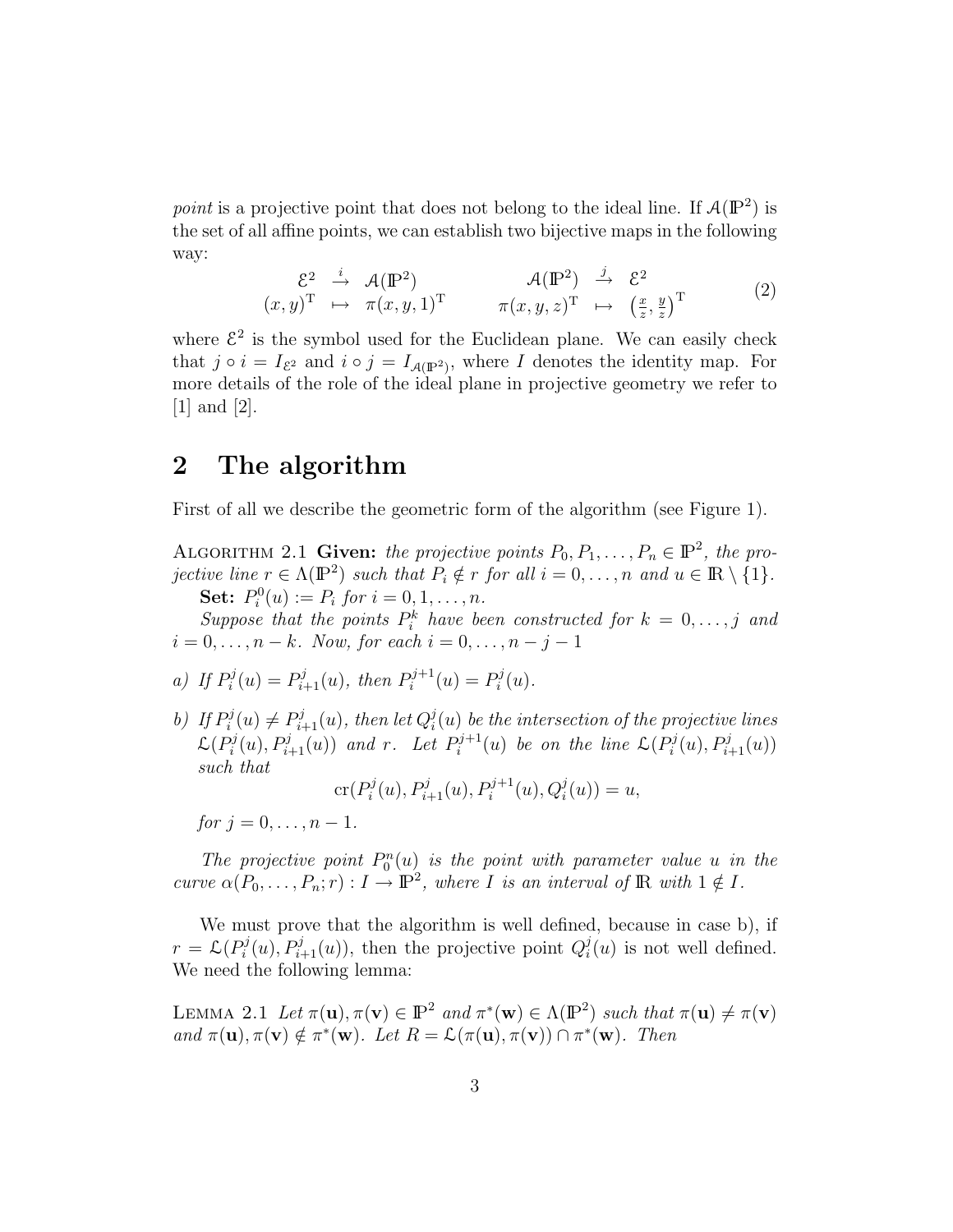

Figure 1: The geometric form of the algorithm.

a)  $R = \pi[(\mathbf{w}^T \mathbf{u})\mathbf{v} - (\mathbf{w}^T \mathbf{v})\mathbf{u}].$ b) If  $S \in \mathbb{P}^2$  satisfies  $\mathrm{cr}(\pi(\mathbf{u}), \pi(\mathbf{v}), S, R) = u$ , then  $S = \pi [-(\mathbf{w}^T \mathbf{u})\mathbf{v} + u(\mathbf{w}^T \mathbf{v})\mathbf{u}].$ 

Moreover, if  $u \neq 1$ , then  $S \notin \pi^*(\mathbf{w})$ .

PROOF: a) It is easy to see that  $\pi[(\mathbf{w}^T\mathbf{u})\mathbf{v} - (\mathbf{w}^T\mathbf{v})\mathbf{u}] \in \mathcal{L}(\pi(\mathbf{u}), \pi(\mathbf{v}))$ because  $(\mathbf{w}^T \mathbf{u})\mathbf{v} - (\mathbf{w}^T \mathbf{v})\mathbf{u}$  is a linear combination of  $\{\mathbf{u}, \mathbf{v}\}\)$ . Moreover,  $\pi[(\mathbf{w}^T\mathbf{u})\mathbf{v} - (\mathbf{w}^T\mathbf{v})\mathbf{u}] \in \pi^*(\mathbf{w})$  because  $\mathbf{w}^T[(\mathbf{w}^T\mathbf{u})\mathbf{v} - (\mathbf{w}^T\mathbf{v})\mathbf{u}] = 0$ .

b) In view of the previous item a) and the definition of cross ratio, it is clear that  $S = \pi [-(\mathbf{w}^T \mathbf{u})\mathbf{v} + u(\mathbf{w}^T \mathbf{v})\mathbf{u}]$ . Moreover, if  $u \neq 1$ ,

$$
\mathbf{w}^{\mathrm{T}}[-(\mathbf{w}^{\mathrm{T}}\mathbf{u})\mathbf{v} + u(\mathbf{w}^{\mathrm{T}}\mathbf{v})\mathbf{u}] = -(\mathbf{w}^{\mathrm{T}}\mathbf{u})(\mathbf{w}^{\mathrm{T}}\mathbf{v}) + u(\mathbf{w}^{\mathrm{T}}\mathbf{v})(\mathbf{w}^{\mathrm{T}}\mathbf{u})
$$
  
=  $(u - 1)(\mathbf{w}^{\mathrm{T}}\mathbf{v})(\mathbf{w}^{\mathrm{T}}\mathbf{u}) \neq 0.$ 

In other words,  $S \notin \pi^*(\mathbf{w})$ .

REMARK 2.1 Clearly, by the item b) of the latter lemma, all projective lines  $\mathcal{L}(P_i^j$  $i(u), P_{i+1}^j(u)$  are different to r provided that  $u \neq 1$ . Moreover, we obtain that  $P_i^j$  $i_i^j(u) \notin r$  for all  $i, j$  and  $u \neq 1$ .

Now, let us write the algorithm in algebraic form. We shall drop the parameter u for the sake of simplicity. Let  $\mathbf{v}_i^j$  $i, \mathbf{w} \in \mathbb{R}^3$  such that  $\pi(\mathbf{v}_i^j)$  $\binom{j}{i} = P_i^j$ i and  $\pi^*(\mathbf{w}) = r$ . From Lemma 2.1, we get

$$
P_i^{j+1} = \pi [-(\mathbf{w}^{\mathrm{T}} \mathbf{v}_{i+1}^j) \mathbf{v}_i^j + u(\mathbf{w}^{\mathrm{T}} \mathbf{v}_i^j) \mathbf{v}_{i+1}^j].
$$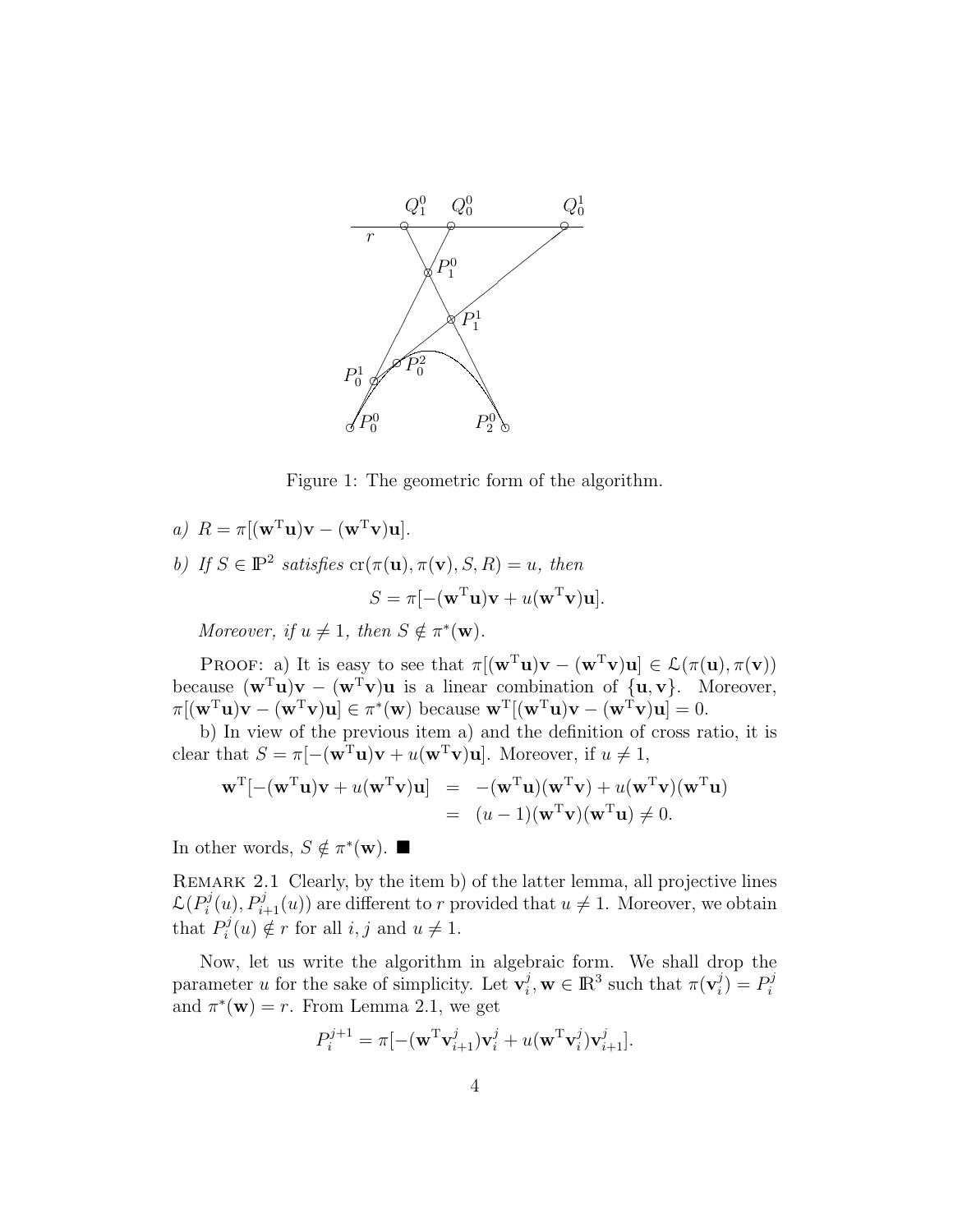Making  $u = t/(t-1)$  we get

$$
P_i^{j+1} = \pi[(1-t)(\mathbf{w}^{\mathrm{T}} \mathbf{v}_{i+1}^j) \mathbf{v}_i^j + t(\mathbf{w}^{\mathrm{T}} \mathbf{v}_i^j) \mathbf{v}_{i+1}^j].
$$

Thus, we can establish the algorithm in algebraic-projective form:

ALGORITHM 2.2 Given: the projective points  $P_0, P_1, \ldots, P_n \in \mathbb{P}^2$ , the projective line  $r \in \Lambda(\mathbb{P}^2)$  such that  $P_i \notin r$  for all  $i = 0, \ldots, n$  and  $t \in \mathbb{R}$ .

**Set:**  $\mathbf{w} \in \mathbb{R}^3$  with  $\pi^*(\mathbf{w}) = r$  and set  $P_i^0(t) := P_i$  for  $i = 0, 1, ..., n$ .

Suppose that the points  $P_i^k(t)$  have been constructed and let  $\mathbf{v}_i^k(t) \in \mathbb{R}^3$ with  $\pi(\mathbf{v}_i^k(t)) = P_i^k(t)$  for  $k = 0, \ldots, j$  and  $i = 0, \ldots, n - k$ . Now, for each  $i = 0, \ldots, n - j - 1, set$ 

$$
P_i^{j+1}(t) = \pi[(1-t)(\mathbf{w}^{\mathrm{T}} \mathbf{v}_{i+1}^j(t))\mathbf{v}_i^j(t) + t(\mathbf{w}^{\mathrm{T}} \mathbf{v}_i^j(t))\mathbf{v}_{i+1}^j(t)],
$$
 (3)

for  $j = 0, ..., n - 1$ .

Then the projective point  $P_0^n(t)$  is the point with parameter value t in the curve  $\alpha(P_0, \ldots, P_n; r) : \mathbb{R} \to \mathbb{P}^2$ .

In Figure 2 we can see the construction of a cubic in the affine plane by using the proposed algorithm. The affine points are calculated by means of the mapping  $j$  defined in  $(2)$ .

It is interesting to establish the algorithm by using vectors of  $\mathbb{R}^3$ . In order to simplify the equation (3) we observe that if  $v_1, v_2$ , and w are arbitrary vectors of  $\mathbb{R}^3$  and if we set  $\mathbf{v} = (1-t)(\mathbf{w}^T \mathbf{v}_2) \mathbf{v}_1 + t(\mathbf{w}^T \mathbf{v}_1) \mathbf{v}_2$ , being  $t \in \mathbb{R}$ , then  $\mathbf{w}^T \mathbf{v} = (\mathbf{w}^T \mathbf{v}_1)(\mathbf{w}^T \mathbf{v}_2).$ 

ALGORITHM 2.3 Given:  $\mathbf{v}_0, \mathbf{v}_1, \ldots, \mathbf{v}_n, \mathbf{w} \in \mathbb{R}^3$ , such that  $\mathbf{w}^T \mathbf{v}_i \neq 0$  for all  $i = 0, \ldots, n$  and  $t \in \mathbb{R}$ .

**Set:**  $\mathbf{v}_i^0(t) = \mathbf{v}_i/(\mathbf{w}^T \mathbf{v}_i)$  for  $i = 0, 1, \dots, n$ .

Suppose that the vectors  $\mathbf{v}_i^k(t)$  have been constructed for  $k = 0, \ldots, j$  and  $i = 0, \ldots, n - k$ . Now, for each  $i = 0, \ldots, n - j - 1$ , set

$$
\mathbf{v}_{i}^{j+1}(t) := (1-t)\mathbf{v}_{i}^{j}(t) + t\mathbf{v}_{i+1}^{j}(t),
$$
\n(4)

for  $j = 0, \ldots, n - 1$  and  $i = 0, 1, \ldots, n - j - 1$ .

Then  $\mathbf{v}_0^n(t)$  is the vector with parameter t in the curve  $\beta(\mathbf{v}_0,\ldots,\mathbf{v};\mathbf{w})$ :  $\mathbb{R} \to \mathbb{R}^3$ .

This algorithm allows us to infer two geometric properties: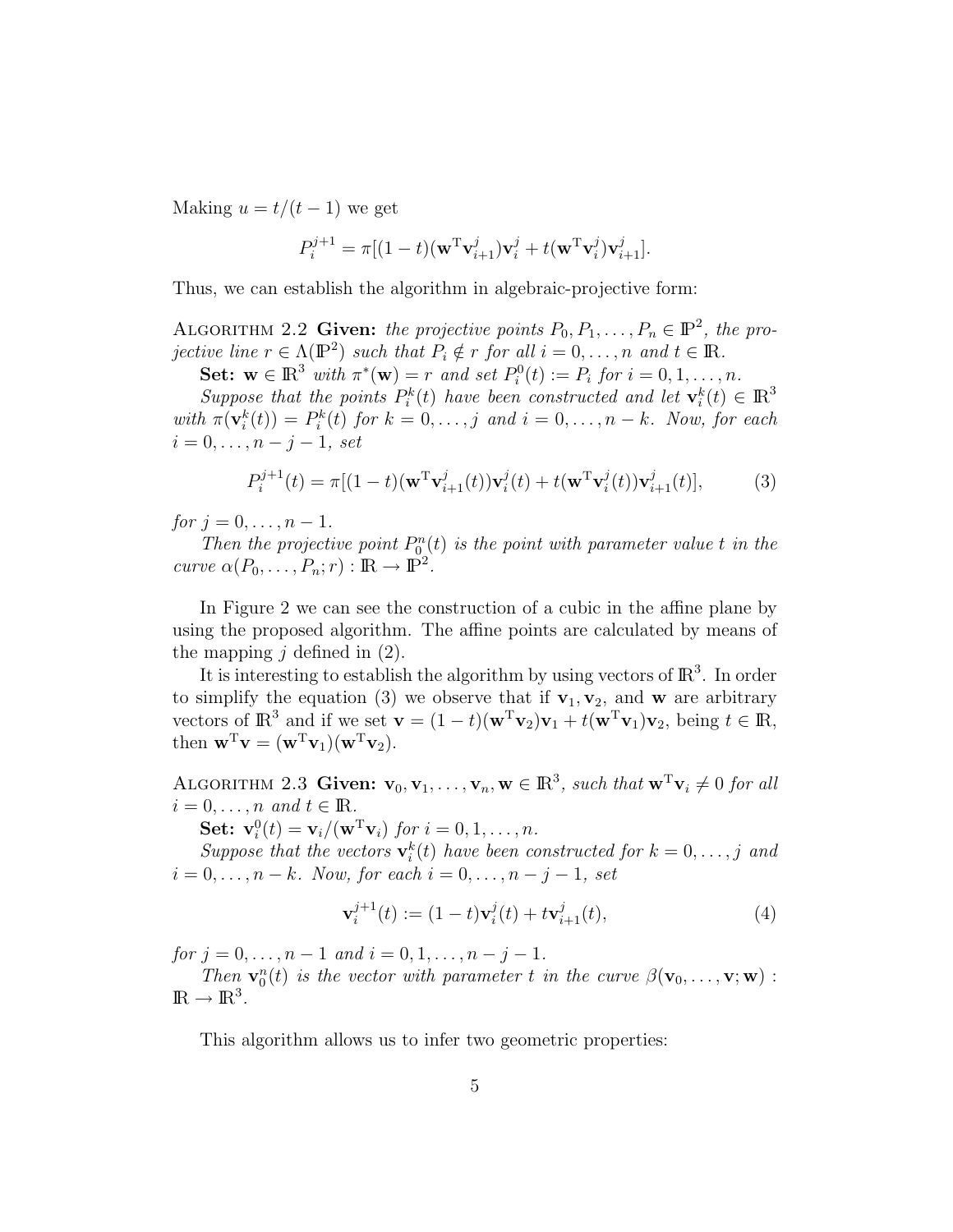

Figure 2: Construction of a cubic. The points  $P_i^j$  $\mathcal{E}_i^j(0.2)$  have been marked with " $\circ$ ". The points  $Q_i^j$  $i(0.2)$  have been marked with "\*". In this figure, we have taken the following points:  $P_0 = i(-1,0)^T$ ,  $P_1 = i(0,1)^T$ ,  $P_2 = i(1,1)^T$ ,  $P_3 = i(1,0)^T$ , and the line  $\pi^*(1,1,-2.5)^T$  (i.e., the image by i of the affine line  $x + y - 2.5 = 0$ ).

- Projective invariance: Because the algorithm is concerned exclusively with projective properties it is evident that this algorithm is invariant under projective maps.
- Duality: It is well known the duality principle in projective geometry: For any projective result established using points and lines, a symmetrical result holds if we interchange the roles of lines and points. So, we can easily establish the dual of the algorithm, recalling that the output is a set of projective lines (in the case of a conic section, we obtain the family of tangent lines to this curve).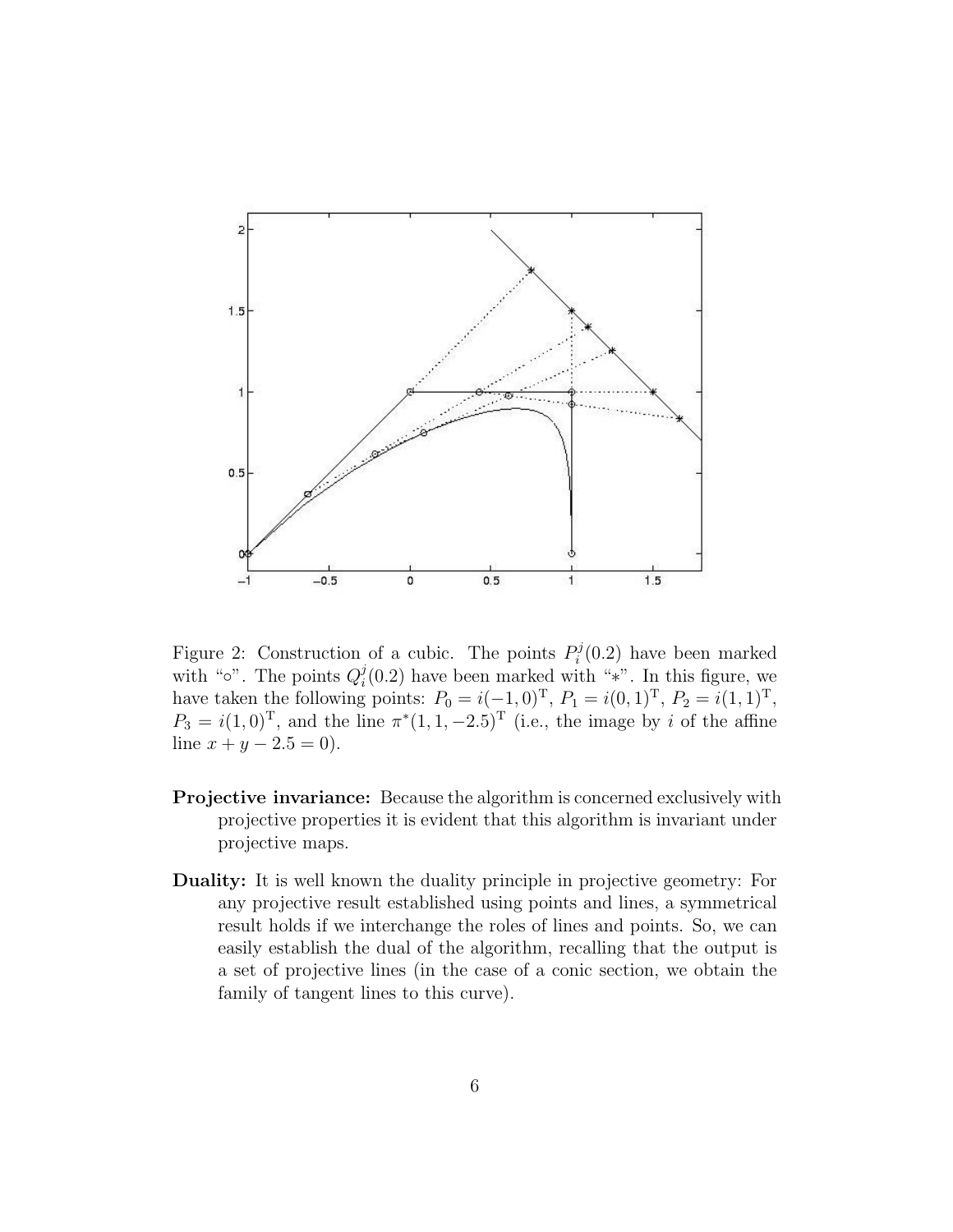It is interesting to compare this algorithm with the introduced by Farin in  $[3]$ : In order to construct the rational Bézier curve  $(1)$ , set

$$
\mathbf{b}_{i}^{j+1}(t) := (1-t)\frac{w_{i}^{j}(t)}{w_{i}^{j+1}(t)}\mathbf{b}_{i}^{j}(t) + t\frac{w_{i+1}^{j}(t)}{w_{i}^{j+1}(t)}\mathbf{b}_{i+1}^{j}(t),
$$
\n
$$
w_{i}^{j+1}(t) := (1-t)w_{i}^{j}(t) + tw_{i+1}^{j}(t).
$$
\n(5)

The geometric interpretation of (5) is the following: let us define the points  $\mathbf{q}_i^j$  $i(t)$  (called *weight points* or *Farin points*) located on the straight lines joining  $\mathbf{b}_i^j$  $\mathbf{b}_i^j(t)$  and  $\mathbf{b}_{i+1}^j(t)$  such that

$$
\operatorname{ratio}(\mathbf{b}_i^j(t),\mathbf{q}_i^j(t),\mathbf{b}_{i+1}^j(t))=\frac{w_{i+1}^j(t)}{w_i^j(t)}.
$$

Then

$$
\operatorname{cr}(\mathbf{b}_i^j(t),\mathbf{q}_i^j(t),\mathbf{b}_i^{j+1}(t),\mathbf{b}_{i+1}^j(t)) = \frac{1-t}{t}
$$

for all  $i, j$ .

The algorithm 2.1 is different than the proposed in [3] because one of the inputs of the algorithm 2.1 is the auxiliary projective line  $r$ . An appropriate choice of the line r gives more geometric insight as we shall show later. Moreover, as we will see, for  $n = 2$ , this projective line will be tangent to the curve.

For  $j = 0$ , the weight points

$$
\mathbf{q}_i = \mathbf{q}_i^0 = \frac{w_i \mathbf{b}_i + w_{i+1} \mathbf{b}_{i+1}}{w_i + w_{i+1}}
$$

are directly related to the weights: given the weights, we can find the weight points and viceversa. Although, the weight points have resemblance with the points  $Q_i^j$  defined in the Algorithm 2.1, they are different. This fact is easily seen in the Figure 3: the weight points are not collinear, but in the Algorithm 2.1, the points  $Q_i^j$  $i$  are always collinear.

Let us see that the Algorithm 2.1 generalizes to the de Casteljau algorithm: Let  $\mathbf{b}_0, \ldots, \mathbf{b}_n$  be points in  $\mathcal{E}^2$ . Let us apply the Algorithm 2.1 to the projective points  $P_0 = i(\mathbf{b}_0), \dots, P_n = i(\mathbf{b}_n)$  and to the ideal line  $r = \pi^*(\mathbf{w})$ with  $\mathbf{w} = (0, 0, 1)^T$ . In view of the Remark 2.1, we obtain that the projective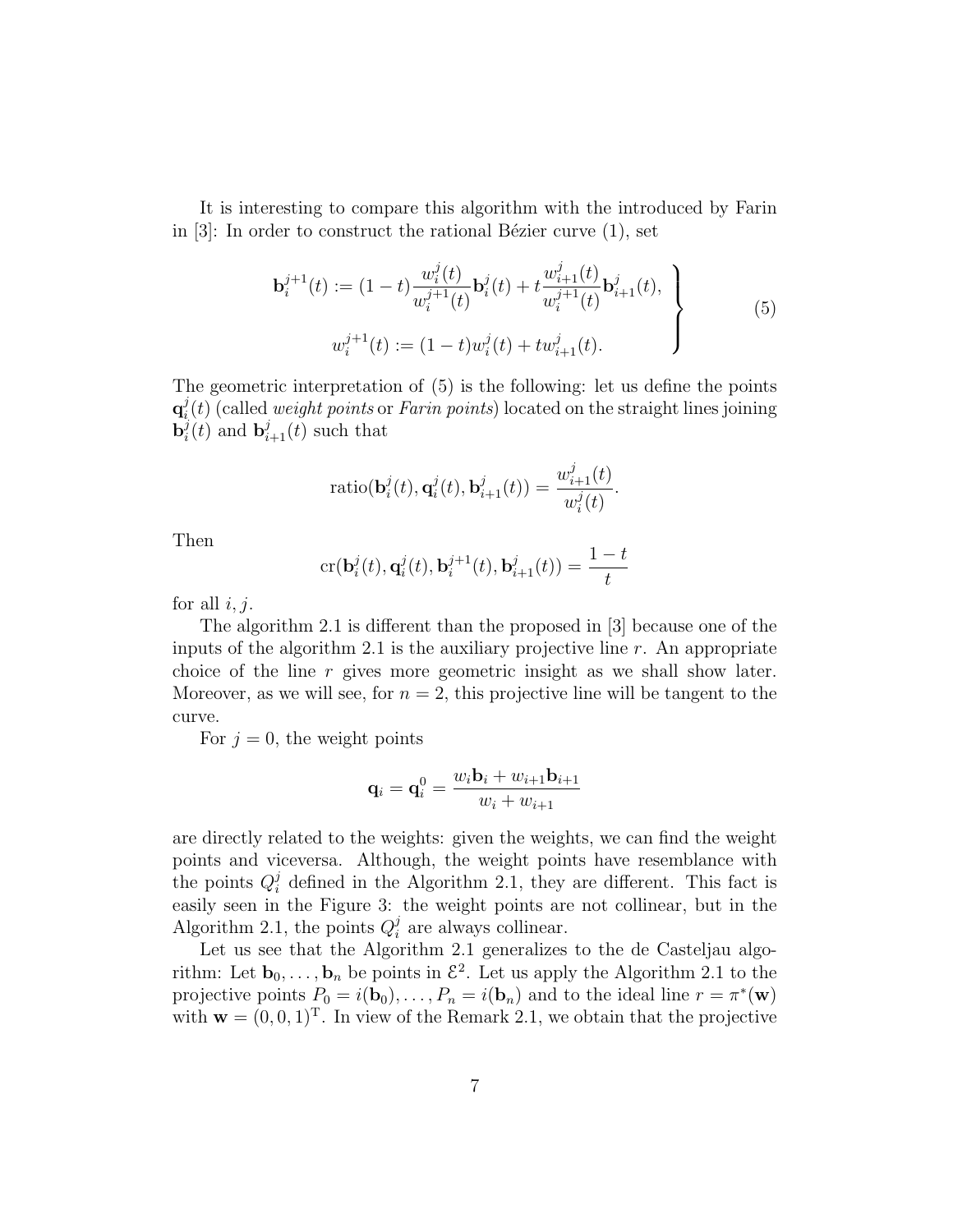

Figure 3: If we take  $w_0 = w_1 = w_2 = 1$ , then the weight points are the midpoints of  $\overline{\mathbf{b}_0 \mathbf{b}_1}$ ,  $\overline{\mathbf{b}_1 \mathbf{b}_2}$ , and  $\overline{\mathbf{b}_2 \mathbf{b}_3}$ .

points  $P_i^j$  $i_i^{j}(t)$  are affine for all  $i, j$ , and  $t \in \mathbb{R}$ . Now, set  $\mathbf{b}_i^{j}$  $i_i^j(t) := j(P_i^j)$  $P_i^{\jmath}(t)$ ). It is clear that

$$
\mathbf{w}^{\mathrm{T}} \begin{pmatrix} \mathbf{b}_i^j(t) \\ 1 \end{pmatrix} = 1 \tag{6}
$$

for all  $i, j$ , and  $t \in \mathbb{R}$ . Hence, by applying (3) and (6), one has

$$
P_i^{j+1}(t) = \pi \left[ (1-t) \begin{pmatrix} \mathbf{b}_i^j(t) \\ 1 \end{pmatrix} + t \begin{pmatrix} \mathbf{b}_{i+1}^j(t) \\ 1 \end{pmatrix} \right]
$$
  
=  $\pi \begin{pmatrix} (1-t)\mathbf{b}_i^j(t) + t\mathbf{b}_{i+1}^j(t) \\ 1 \end{pmatrix}.$ 

Therefore,

$$
\mathbf{b}_{i}^{j+1}(t) = j(P_i^{j+1}(t)) = (1-t)\mathbf{b}_{i}^{j}(t) + t\mathbf{b}_{i+1}^{j}(t).
$$

This last equation is the main step in the de Casteljau's algorithm.

# 3 Closed form

Let  $P_0 = \pi(\mathbf{v}_0), P_1 = \pi(\mathbf{v}_1), P_2 = \pi(\mathbf{v}_2)$  be three projective points, and  $r = \pi^*(\mathbf{w})$  a projective line such that  $P_i \notin r$ . Since  $\mathbf{w}^T \mathbf{v}_i \neq 0$ , we can choose  $\mathbf{v}_i$  such that  $\mathbf{w}^T \mathbf{v}_i = 1$ . By (4) we get that for  $i = 0, 1$ ,

$$
\mathbf{v}_i^1(t) = (1-t)\mathbf{v}_i + t\mathbf{v}_{i+1}.\tag{7}
$$

And by (3), we have

$$
P_0^2(t) = \pi \left[ (1 - t) \mathbf{v}_0^1(t) + t \mathbf{v}_1^1(t) \right]. \tag{8}
$$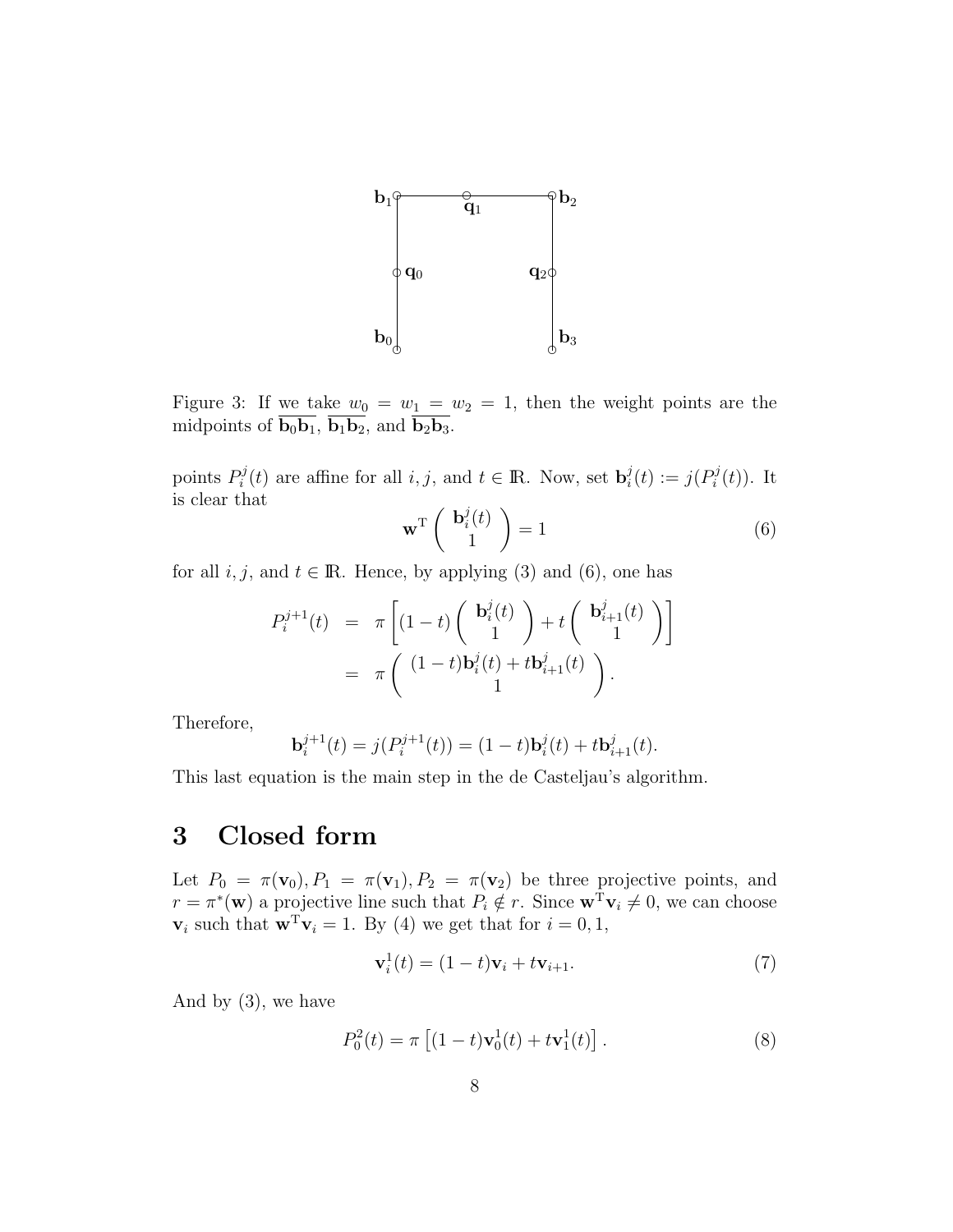Now, inserting (7) in (8) yields to

$$
P_0^2(t) = \pi \left[ (1-t)^2 \mathbf{v}_0 + 2t(1-t)\mathbf{v}_1 + t^2 \mathbf{v}_2 \right].
$$

The following theorem is easily proved by induction:

THEOREM 3.1 The closed form of the projective curve  $\alpha(P_0, \ldots, P_n; r)$  is

$$
\alpha(P_0, \dots, P_n; r)(t) = \pi \left( \sum_{i=0}^n B_i^n(t) \mathbf{v}_i \right),\tag{9}
$$

where  $B_i^n(t) = \binom{n}{i}$  $\sum_{i=1}^{n} (1-t)^{n-i} t^i$  are the Bernstein polynomials,  $\pi(\mathbf{v}_i) = P_i$ , and  $\pi^*(\mathbf{w}) = r$  with  $\mathbf{w}^T \mathbf{v}_i = 1$  for  $i = 0, \ldots, n$ .

Remark 3.1 As an easy consequence of Theorem 3.1 we obtain that the vectors  $\mathbf{v}_1 - \mathbf{v}_0$ ,  $\mathbf{v}_n - \mathbf{v}_{n-1}$  are tangent to the curve in  $P_0$ ,  $P_n$ , respectively.

In the following, we shall see that the output of Algorithm 2.1 is a rational Bézier curve. Let  $P_0, \ldots, P_n$  be points of  $\mathbb{P}^2$  and r a line in  $\mathbb{P}^2$  such that  $P_i \notin$ r. Let  $\mathbf{v}_i = (x_i, y_i, z_i)^T$  and w be nonzero vectors of  $\mathbb{R}^3$  such that  $\pi(\mathbf{v}_i) = P_i$ and  $\pi^*(\mathbf{w}) = r$ . We shall obtain an expression for  $j(\alpha(P_0, \ldots, P_n; r)(t)),$ provided that  $\alpha(P_0, \ldots, P_n; r)(t)$  is affine. In order to apply Theorem 3.1, we define  $\hat{\mathbf{v}}_i := \mathbf{v}_i / \mathbf{w}^{\mathrm{T}} \mathbf{v}_i$ , hence

$$
\alpha(P_0, \dots, P_n; r)(t) = \pi \left( \sum_{i=0}^n B_i^n(t) \hat{\mathbf{v}} \right) = \pi \left( \sum_{i=0}^n B_i^n(t) \frac{\mathbf{v}_i}{\mathbf{w}^T \mathbf{v}_i} \right)
$$

$$
= \pi \left( \sum_{i=0}^n \frac{B_i^n(t) x_i}{\mathbf{w}^T \mathbf{v}_i}, \sum_{i=0}^n \frac{B_i^n(t) y_i}{\mathbf{w}^T \mathbf{v}_i}, \sum_{i=0}^n \frac{B_i^n(t) z_i}{\mathbf{w}^T \mathbf{v}_i} \right)^T
$$

If we set

$$
w(t) = \sum_{i=0}^{n} \frac{B_i^n(t)z_i}{\mathbf{w}^{\mathrm{T}} \mathbf{v}_i}
$$
(10)

and we suppose that  $w(t) \neq 0$  (i.e.,  $\alpha(P_0, \ldots, P_1; r)(t)$  is an affine point), then

$$
j(\alpha(P_0,\ldots,P_1;r)(t)) = \frac{1}{w(t)} \left( \sum_{i=0}^n \frac{B_i^n(t)x_i}{\mathbf{w}^T \mathbf{v}_i}, \sum_{i=0}^n \frac{B_i^n(t)y_i}{\mathbf{w}^T \mathbf{v}_i} \right). \tag{11}
$$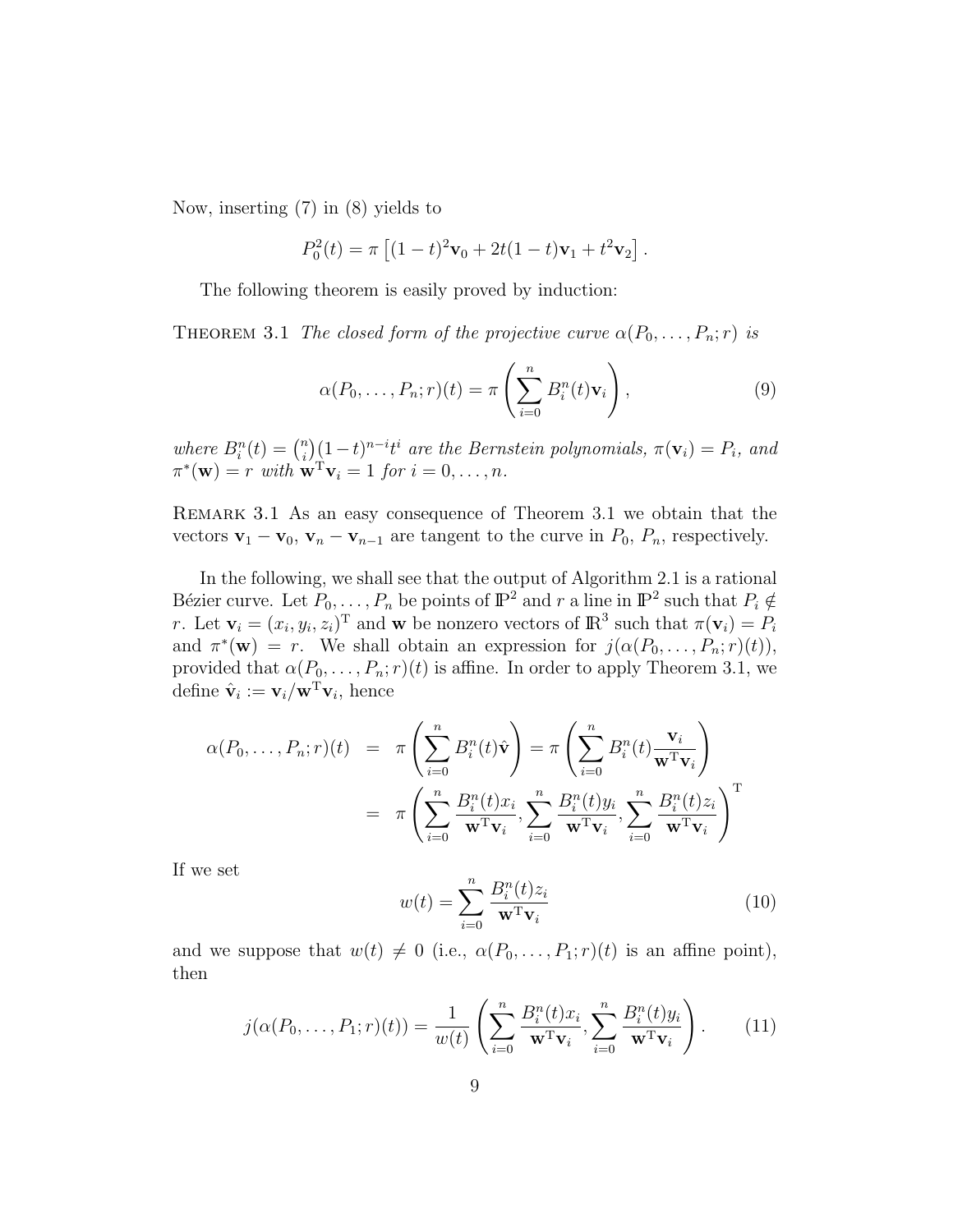Note that if  $z_i = 1$ , then (11) is a rational Bézier curve with weights  $(\mathbf{w}^T \mathbf{v}_i)^{-1}$ . Furthermore, if  $r$  is not the ideal line then the equation of the line  $r$  is  $ax + by + cz = 0$  with  $a^2 + b^2 \neq 0$ . Thus

$$
|\mathbf{w}^{\mathrm{T}}\mathbf{v}_{i}| = |ax_{i} + by_{i} + c| = \sqrt{a^{2} + b^{2}} \frac{|ax_{i} + by_{i} + c|}{\sqrt{a^{2} + b^{2}}} = \sqrt{a^{2} + b^{2}} d(\mathbf{b}_{i}, j(r)),
$$

where  $\mathbf{b}_i = (x_i, y_i)^T$  and  $d(\mathbf{b}_i, j(r))$  is the distance between the affine line  $j(r)$  and the point  $\mathbf{b}_i$ . Thus, the lesser is  $d(\mathbf{b}_i, j(r))$ , the greater is the weight associated to the point  $\mathbf{b}_i$ . If we have an interactive algorithm, the designer should not be required to know any mathematics and the program should give the designer a intuitive handle which can be used in order to manage the output. Recall that the line  $r$  is one of the inputs of the algorithm.



Figure 4: Three different curves designed with the Algorithm 2.1. The control points are  $i(-1, 1)^{\text{T}}$ ,  $i(0, -1)^{\text{T}}$ ,  $i(1, 1)^{\text{T}}$ . The curve with "+" was depicted with the standard de Casteljau algorithm. The curves with "∗" and "∘" were depicted by using the affine lines  $y = 4$  and  $y = 2$  respectively.

In Figure 4 we can observe that if the line  $r$  approaches to the ideal line, then the curve is closer to the parabola created by the de Casteljau algorithm. We can see in Figure 5 some other examples of the behaviour of the curve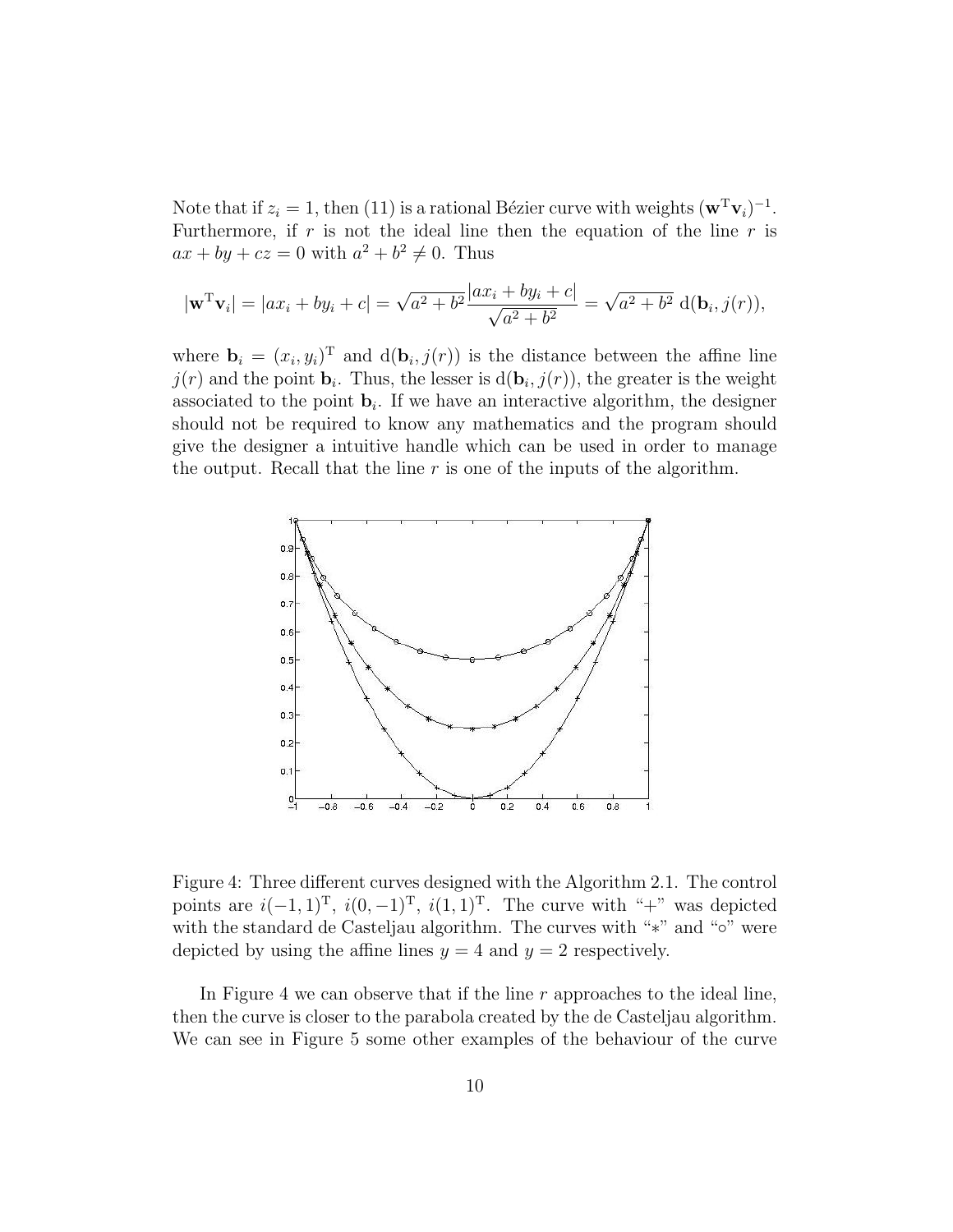$j(\alpha(P_0,\ldots,P_n;r))$  when r moves. In an intuitive way, the line r acts as a magnet attracting to this curve. Thus, we can see in these examples how this auxiliary line  $r$  permits designers to change the shape of the curve in an intuitive way.



Figure 5: The line r as an attractor. The control points are  $i(-1,0)^{\text{T}}, i(0,1)^{\text{T}},$  $i(1, 1)^{\mathrm{T}}$ , and  $i(1, 0)^{\mathrm{T}}$ . The curve whose points are marked with "\*" is generated with the standard de Casteljau's Algorithm. The lines are: upper-left,  $x + y = 2.5$ ; upper-right,  $x + y = 2.1$ ; lower-left,  $x - y = -1.5$ ; lower-right,  $y = -2$  (this line is not drawn).

Under the assumptions of the last paragraph, note that all weights have the same sign if and only if all points  $\mathbf{b}_i$  are in the same half-plane on one side of the line r.

Another advantage of the algorithm is that it permits to manage simultaneously affine points and "infinite control points": in equation (11), it was not assumed that  $z_i \neq 0$ . (see, for example, [4] for a different treatment).

We are going to prove in next result that any rational Bézier curve written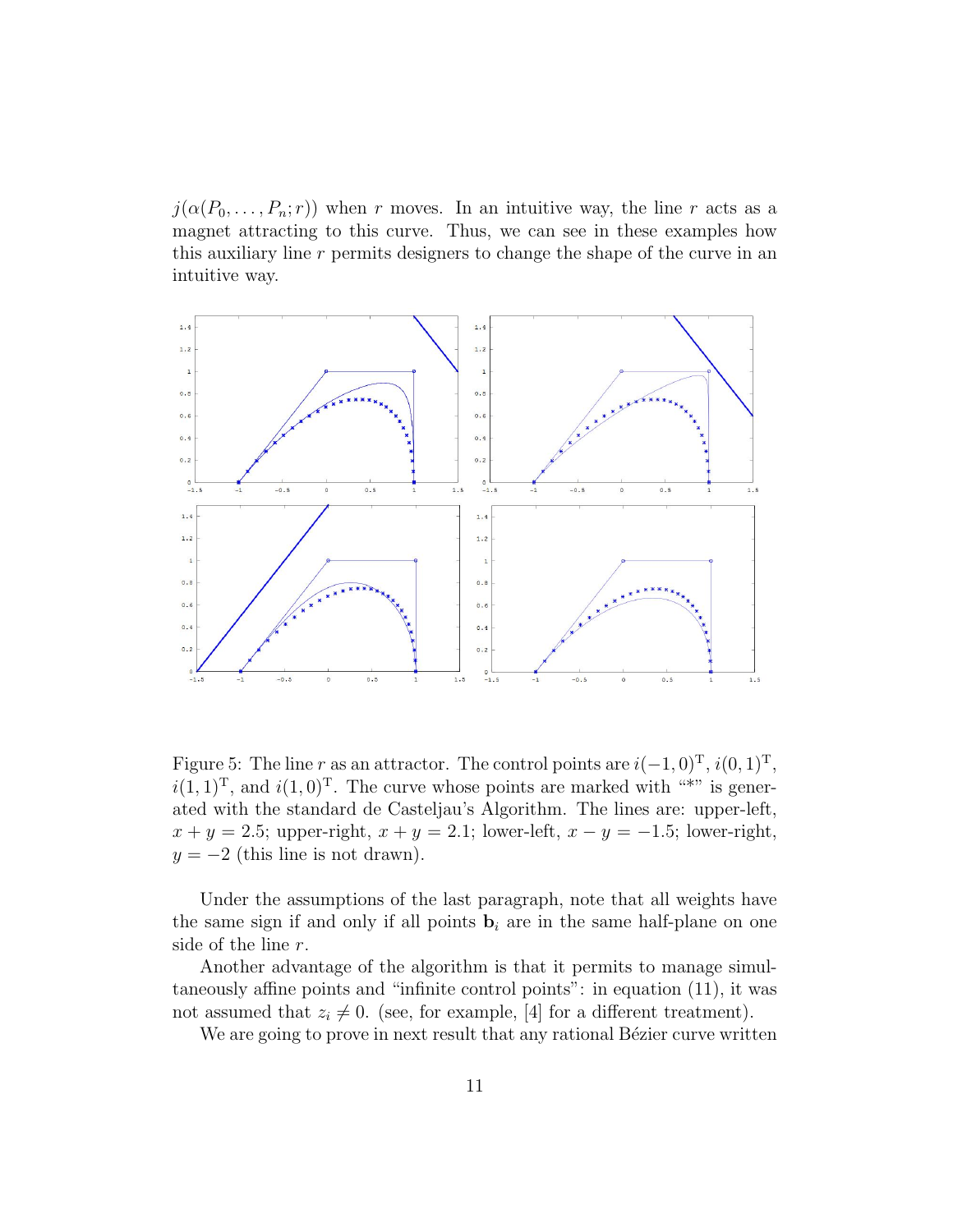as in (1), when  $n = 2$ , is the output of the algorithm proposed in this paper.

THEOREM 3.2 Let  $\mathbf{b}_0, \mathbf{b}_1, \mathbf{b}_2 \in \mathbb{R}^2$  be non collinear points and  $w_0, w_1, w_n >$ 0. If **r** is written as in (1), then there exists  $P_0, P_1, P_2 \in \mathbb{P}^2$  and  $r \in \Lambda(\mathbb{P}^2)$ such that  $\mathbf{r} = j(\alpha(P_0, P_1, P_2; r)).$ 

PROOF: Let us define  $v_i = \begin{bmatrix} b_i \\ 1 \end{bmatrix}$ 1 1 for  $i = 0, 1, 2$ . If we prove that there exists  $\mathbf{w} \in \mathbb{R}^3$  such that

$$
\mathbf{w}^{\mathrm{T}} \mathbf{v}_i = w_n^{-1} \qquad i = 0, 1, 2,
$$
 (12)

then  $(10)$  and  $(11)$  will prove this Theorem. But observe that  $(12)$  is equivalent to  $\mathbf{w}^T[\mathbf{v}_0 \; \mathbf{v}_1 \; \mathbf{v}_2] = [w_0^{-1} \; w_1^{-1} \; w_2^{-1}]$ . But matrix  $[\mathbf{v}_0 \; \mathbf{v}_1 \; \mathbf{v}_2]$  is nonsingular because the points  $\mathbf{b}_0$ ,  $\mathbf{b}_1$ , and  $\mathbf{b}_2$  are not collinear. Thus, if we define

$$
\mathbf{w} = \begin{bmatrix} \mathbf{v}_0^{\mathrm{T}} \\ \mathbf{v}_1^{\mathrm{T}} \\ \mathbf{v}_2^{\mathrm{T}} \end{bmatrix}^{-1} \begin{bmatrix} w_0^{-1} \\ w_1^{-1} \\ w_2^{-1} \end{bmatrix},
$$

then (12) holds. The Theorem is thus proved.  $\blacksquare$ 

REMARK 3.2 By mimicking the proof of former Theorem 3.2, one gets the following stronger result (although more artificial): Let  $\mathbf{b}_0, \ldots, \mathbf{b}_n \in \mathbb{R}^2$  and  $w_0, \ldots, w_n > 0$ . If there exists  $\mathbf{w} \in \mathbb{R}^3$  such that  $\mathbf{w}^T \mathbf{v}_i = w_i^{-1}$  $i^{-1}$  for  $i =$  $0, \ldots, n$ , where  $\mathbf{v}_i$  are defined by  $\mathbf{v}_i^{\mathrm{T}} = [\mathbf{b}_n^T \; 1]$ , then

$$
\mathbf{r} = j(\alpha(\pi(\mathbf{v}_1), \dots, \pi(\mathbf{v}_i); \pi^*(\mathbf{w}))).
$$

Now, let us see that for  $n = 2$ , the algorithm produces a projective conic. Moreover, we shall obtain the implicit form of this conic, which has an important application: check if a given point lies on the conic. Recall that a projective conic may be written as

$$
\mathcal{C} = \{\pi(\mathbf{x}) \in \mathbb{P}^2 : \mathbf{x}^T \mathbf{B} \mathbf{x} = 0\},\tag{13}
$$

where  $\mathbf{x} \in \mathbb{R}^3$  and **B** is a symmetric  $3 \times 3$  matrix (see, for example, [1]).

In order to write the curve described in  $(9)$  in the form  $(13)$ , we need the following simple observation: if  $\mathbf{r} : \mathbb{R} \to \mathbb{R}^3$  is given by

$$
\mathbf{r}(t) = ((1-t)^2, 2t(1-t), t^2)^{\mathrm{T}} = \sum_{i=0}^{2} B_i^2(t)\mathbf{e}_{i+1},
$$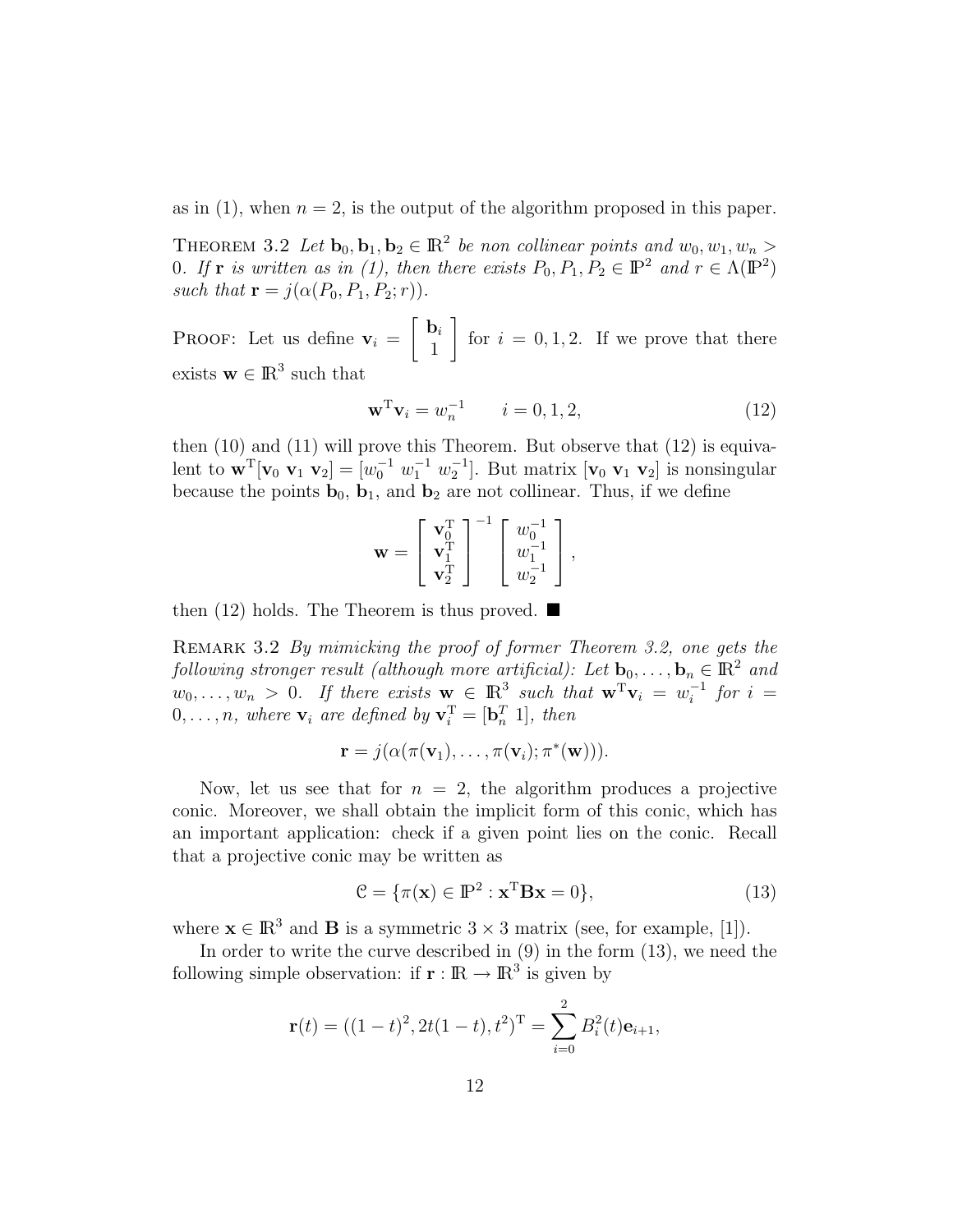where  $\{e_1, e_2, e_3\}$  is the standard basis of  $\mathbb{R}^3$ , then

$$
\mathbf{r}(t)^{\mathrm{T}}\mathbf{J}\mathbf{r}(t) = 0\tag{14}
$$

with

$$
\mathbf{J} = \begin{bmatrix} 0 & 0 & 2 \\ 0 & -1 & 0 \\ 2 & 0 & 0 \end{bmatrix} . \tag{15}
$$

If we set  $\mathbf{A} := [\mathbf{v}_0, \mathbf{v}_1, \mathbf{v}_2]^{-1}$  (if  $\{\mathbf{v}_0, \mathbf{v}_1, \mathbf{v}_2\}$  were not independent then the points  $P_0$ ,  $P_1$ ,  $P_2$  would be collinear) then  $A\mathbf{v}_i = \mathbf{e}_{i+1}$  for  $i = 0, 1, 2$ . Denoting  $\mathbf{s}(t) := \sum_{i=0}^{2} B_i^2(t) \mathbf{v}_i$  we get

$$
\mathbf{r}(t) = \sum_{i=0}^{2} B_i^2(t)\mathbf{e}_{i+1} = \sum_{i=0}^{2} B_i^2(t)\mathbf{A}\mathbf{v}_i = \mathbf{A} \sum_{i=0}^{2} B_i^2(t)\mathbf{v}_i = \mathbf{A}\mathbf{s}(t).
$$

By inserting this latter equation in (14) we get

$$
0 = (\mathbf{As}(t))^{\mathrm{T}} \mathbf{J}(\mathbf{As}(t)) = \mathbf{s}(t)^{\mathrm{T}} (\mathbf{A}^{\mathrm{T}} \mathbf{J} \mathbf{A}) \mathbf{s}(t).
$$

So, we have proved the following result.

THEOREM 3.3 The curve parametrized by  $\alpha(P_0, P_1, P_2; r)$  is a conic and satisfies the equation  $\mathbf{x}^T(A^TJA)\mathbf{x} = 0$ , where **J** is defined in (15),  $\mathbf{A} =$  $[\mathbf{v}_0, \mathbf{v}_1, \mathbf{v}_2]^{-1}, \pi(\mathbf{v}_i) = P_i$ , and  $r = \pi^*(\mathbf{w})$  with  $\mathbf{w}^T \mathbf{v}_i = 1$ .

Note that  $A<sup>T</sup>JA$  is a nonsingular matrix, which means that the conic is non degenerate. Since

$$
(\mathbf{A}^{\mathrm{T}} \mathbf{J} \mathbf{A})^{-1} = \mathbf{A}^{-1} \mathbf{J}^{-1} \mathbf{A}^{-T} = [\mathbf{v}_0, \mathbf{v}_1, \mathbf{v}_2] \begin{bmatrix} 0 & 0 & 1/2 \\ 0 & -1 & 0 \\ 1/2 & 0 & 0 \end{bmatrix} \begin{bmatrix} \mathbf{v}_0^{\mathrm{T}} \\ \mathbf{v}_1^{\mathrm{T}} \\ \mathbf{v}_2^{\mathrm{T}} \end{bmatrix}
$$
  
=  $\frac{1}{2} (\mathbf{v}_2 \mathbf{v}_0^{\mathrm{T}} + \mathbf{v}_0 \mathbf{v}_2^{\mathrm{T}}) - \mathbf{v}_1 \mathbf{v}_1^{\mathrm{T}},$ 

we get

$$
\mathbf{A}^{\mathrm{T}} \mathbf{J} \mathbf{A} = \left(\frac{1}{2} \left(\mathbf{v}_2 \mathbf{v}_0^{\mathrm{T}} + \mathbf{v}_0 \mathbf{v}_2^{\mathrm{T}}\right) - \mathbf{v}_1 \mathbf{v}_1^{\mathrm{T}}\right)^{-1},\tag{16}
$$

which is faster than to compute first  $\mathbf{A} = [\mathbf{v}_0, \mathbf{v}_1, \mathbf{v}_2]^{-1}$  and after  $\mathbf{A}^T \mathbf{J} \mathbf{A}$ . Equation (16) has an important consequence. Recall that for a projective conic in the form  $(13)$ , if **B** is nonsingular, then the equation of the tangent lines to  $C$  is  $\{\pi^*(\mathbf{w}) : \mathbf{w}^T \mathbf{B}^{-1} \mathbf{w} = 0\}.$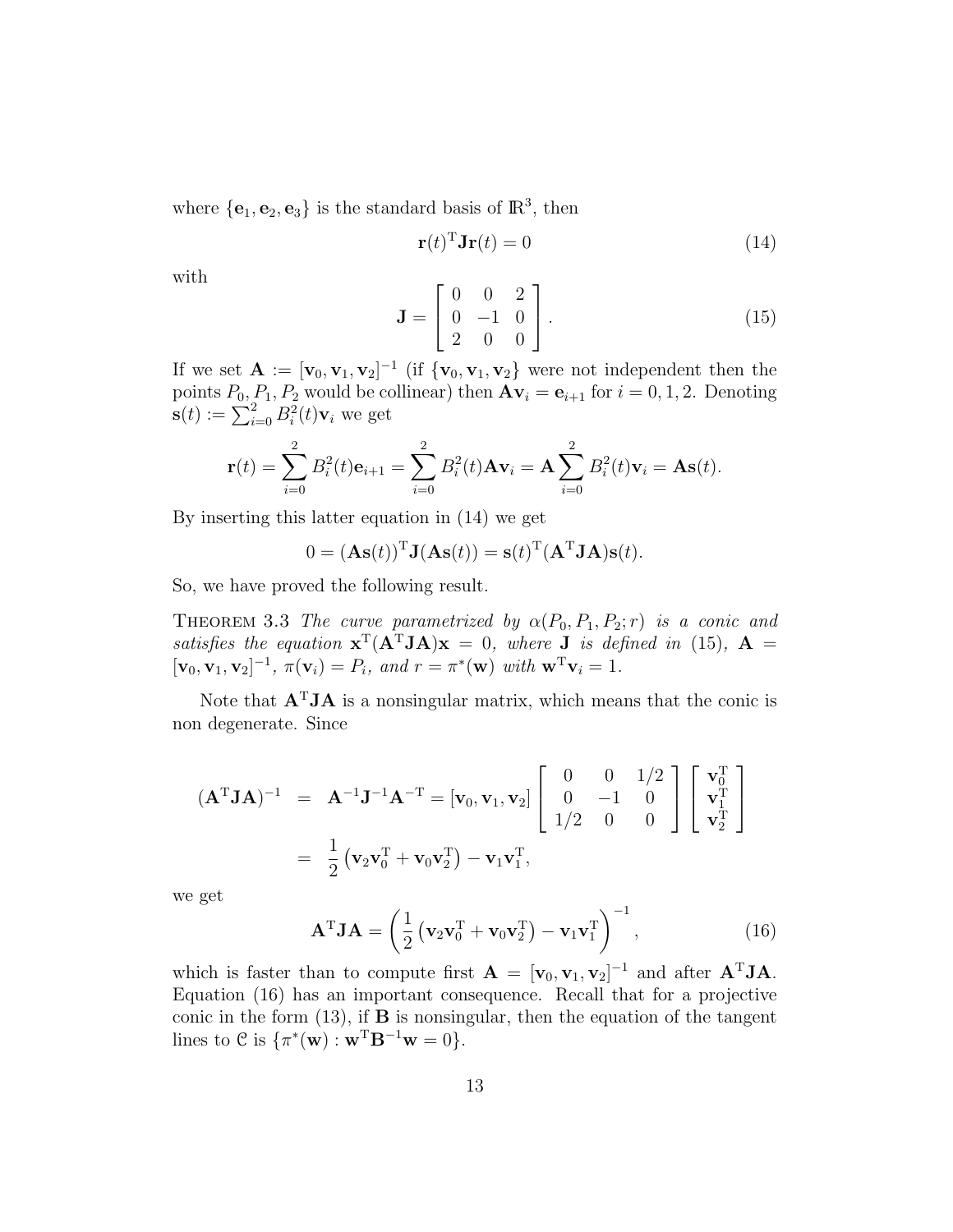THEOREM 3.4 Under the hypothesis of Theorem 3.3, the line  $r$  is tangent to the conic. Moreover, if  $\mathbf{r} : \mathbb{R} \to \mathbb{P}^2$  is the parametrization of the conic depicted by the Algorithm 2.1 and there exists  $\lim_{t\to\pm\infty} \mathbf{r}(t) = \mathbf{x}_0$ , then r is tangent at  $\mathbf{x}_0$ .

**PROOF:** It is enough to check  $\mathbf{w}^T (\mathbf{A}^T \mathbf{J} \mathbf{A})^{-1} \mathbf{w} = 0$ , but, this is easy in view of the equation (16) and  $\mathbf{w}^T \mathbf{v}_i = \mathbf{v}_i^T \mathbf{w} = 1$  for  $i = 0, 1, 2$ . The last affirmation follows from Remark 2.1.  $\blacksquare$ 

Figure 7 explains Theorem 3.4. From now on, we will denote  $\mathbf{r}(\infty)$  =  $\lim_{t\to\pm\infty} \mathbf{r}(t)$  when this limit exists.



Figure 6: \*\*\*

We shall compare the implicit form of a conic given in Theorem 3.3 with the proposed in [4, p. 206] which we state here for the sake of readability: For a given conic

$$
\mathbf{r}(t) = \frac{\sum_{i=0}^{2} w_i B_i^2(t) \mathbf{b}_i}{\sum_{i=0}^{2} w_i B_i^2(t)},
$$
\n(17)

with  $\mathbf{b}_i = (b_i^x, b_i^y)^\mathrm{T} \in \mathcal{E}^2$  and  $w_i \in \mathbb{R}$ . The point  $\mathbf{c} = (c^x, c^y)^\mathrm{T} \in \mathcal{E}^2$  lies on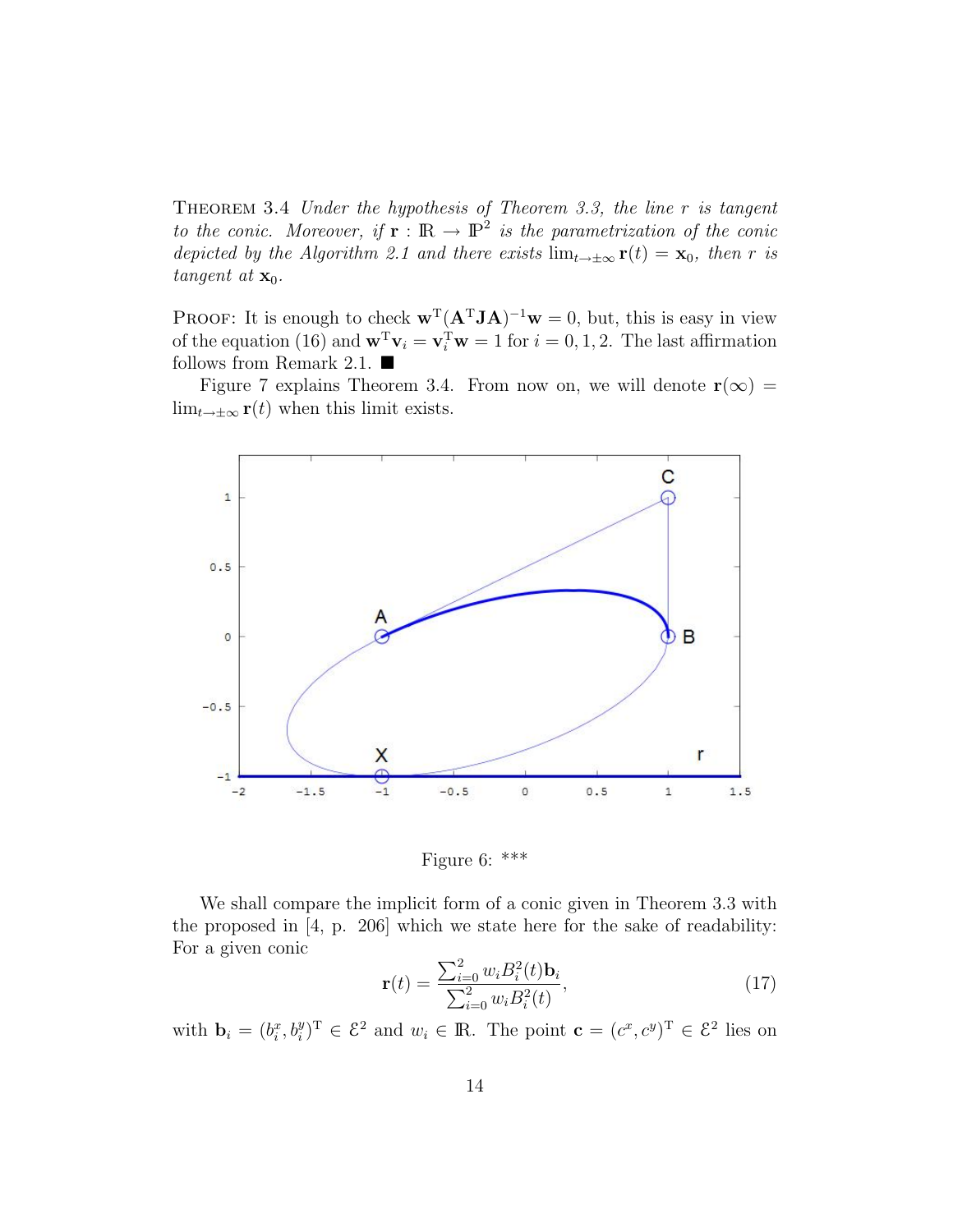

Figure 7: The unit circle has been partitioned in three disjoint arcs: A, B, and C, being  $A = {\mathbf{r}(t) : 1 < t}$ ,  $B = {\mathbf{r}(t) : 0 \le t \le 1}$ , and  $C = {\mathbf{r}(t) : t < 0}$ .

the conic (17) if and only if

$$
\frac{\tau_1^2}{\tau_0 \tau_2} = 4 \frac{w_1^2}{w_0 w_2},
$$

where

$$
\tau_0 = \frac{\left|\begin{array}{cc} c^x & c^y & 1\\ b_1^x & b_1^y & 1\\ b_2^x & b_2^y & 1\\ b_0^x & b_0^y & 1\\ b_1^x & b_1^y & 1\\ b_2^x & b_2^y & 1 \end{array}\right|}{\left|\begin{array}{cc} b_0^x & b_0^y & 1\\ b_0^x & c^y & 1\\ b_2^x & b_2^y & 1\\ b_1^x & b_1^y & 1\\ b_1^x & b_1^y & 1\\ b_2^x & b_2^y & 1 \end{array}\right|},\quad \tau_0 = \frac{\left|\begin{array}{cc} b_0^x & b_0^y & 1\\ b_1^x & b_1^y & 1\\ c^x & c^y & 1\\ b_0^x & b_0^y & 1\\ b_1^x & b_1^y & 1\\ b_2^x & b_2^y & 1 \end{array}\right|}.
$$

are the barycentric coordinates of **c** respect to  ${\bf \{b_0, b_1, b_2\}}$ , i.e.  ${\bf c} = \tau_0 {\bf b_0} +$  $\tau_1{\bf b}_1 + \tau_2{\bf b}_2.$ 

Although computationally these two approaches are equivalent, Theorem 3.3 is preferable by two features. 1<sup>st</sup>: In (17) the control points  $\mathbf{b}_i$  must be affine, while in Theorem 3.3 we do not need that the projective points  $\pi(\mathbf{v}_i)$  are affine.  $2^{\text{nd}}$ : In many standard textbooks of analytic geometry, a classification of a conic given in the form (13) can be found. Moreover, there are expressions for the center, tangent lines, asymptotes, ... for a given matrix in the form (13).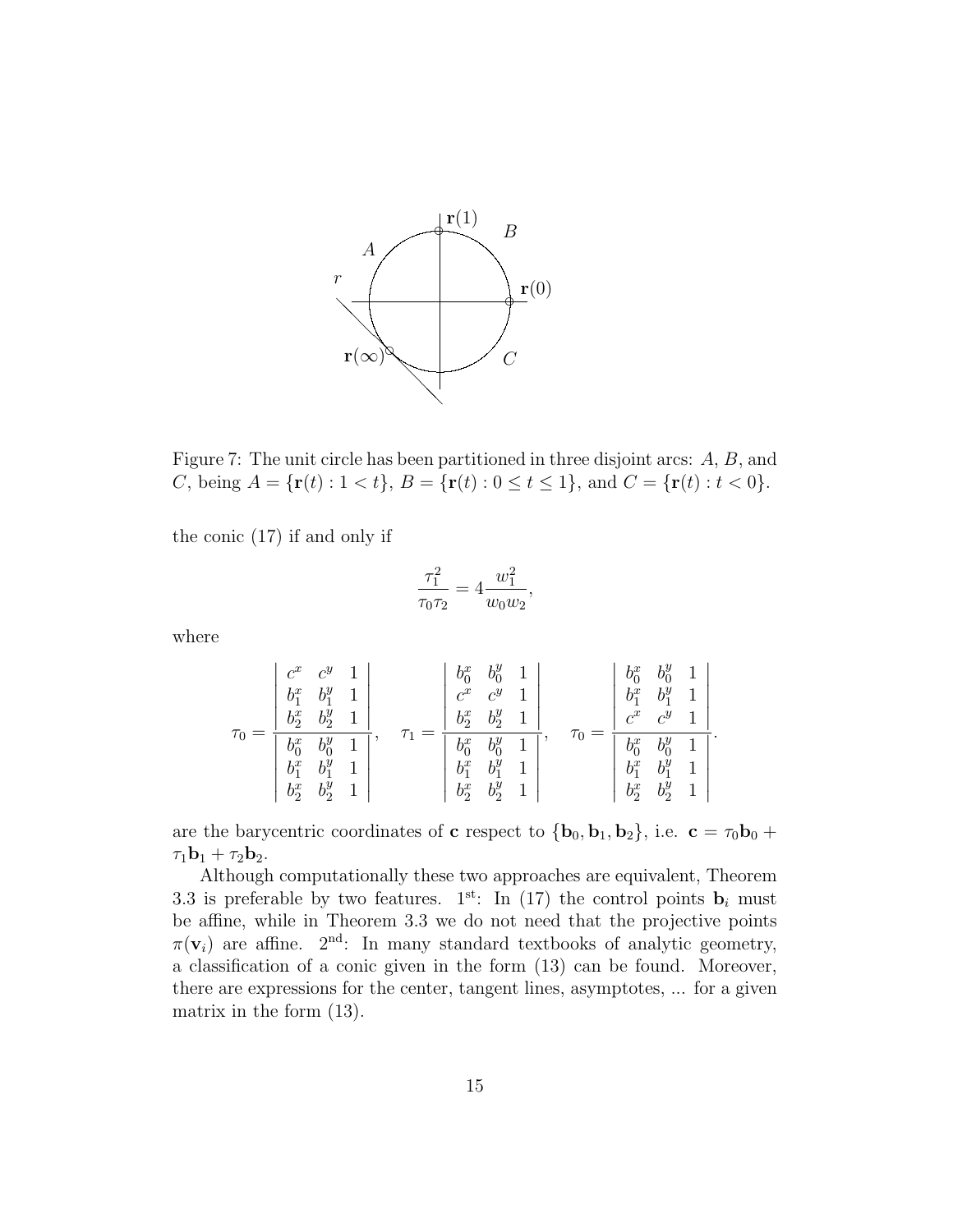#### 4 Examples

We shall construct some specific conic sections using the approach presented in this paper:

**Example 1:** Given  $\mathbf{c}, \mathbf{p}_0, \mathbf{p}_1 \in \mathcal{E}^2$  with  $\|\mathbf{p}_0 - \mathbf{c}\| = \|\mathbf{p}_1 - \mathbf{c}\| = \rho$ , and  $\mathbf{p}_0 - \mathbf{c} \perp \mathbf{p}_1 - \mathbf{c}$ , draw the quadrant  $\mathbf{p}_0 \mathbf{p}_1$  of the circle centered at c and radius  $\rho$  (see Figure 8).



Figure 8: Construction of the quadrant of the unit circle.

One solution (presented in [7]) is the following: By the affine invariance of the rational Bézier curves we can suppose  $\mathbf{p}_0 = (1, 0)^T$ ,  $\mathbf{p}_1 = (0, 1)^T$ , and  $\mathbf{c} = (0, 0)^T$ . Making  $t = \tan(u/2)$  in the trigonometric parametrization  $\mathbf{r}(u) = (\cos u, \sin u)$  for  $0 \le u \le \pi/2$  we obtain

$$
\mathbf{r}(t) = \left(\frac{1-t^2}{1+t^2}, \frac{2t}{1+t^2}\right)^{\mathrm{T}}, \qquad 0 \le t \le 1.
$$
 (18)

This parametrization is in the form (17) in which

$$
\mathbf{b}_0 = \begin{pmatrix} 1 \\ 0 \end{pmatrix}, \ \mathbf{b}_1 = \begin{pmatrix} 1 \\ 1 \end{pmatrix}, \ \mathbf{b}_0 = \begin{pmatrix} 0 \\ 1 \end{pmatrix}, \ w_0 = 1, \ w_1 = 1, \ w_2 = 2.
$$

This is not geometrically intuitive due to a lack of symmetry between the weights  $w_0$  and  $w_2$ . Moreover, setting  $t = 1/2$  in (18) we obtain  $\mathbf{r}(1/2) =$  $(0.6, 0.8)^T$ , which is not the midpoint of the circular arc in the first quadrant. The point  $\mathbf{r}(1/2)$  is closer to  $\mathbf{r}(1)$  than  $\mathbf{r}(0)$ , which is explained by noticing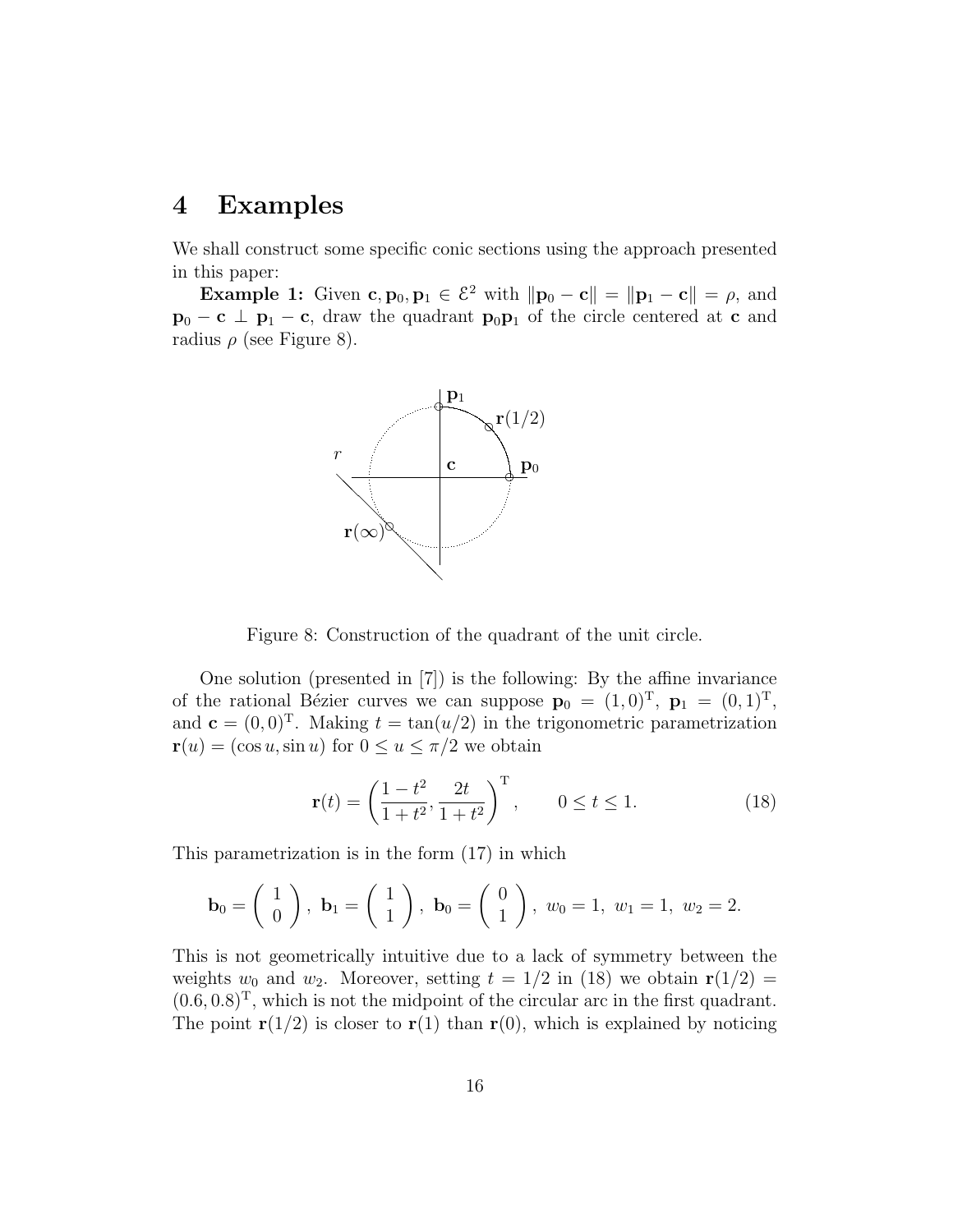that  $\|\mathbf{r}'(0)\|$  is twice  $\|\mathbf{r}'(1)\|$ . In [7, Ch. 6] this asymmetry is solved by a reparametrization.

We shall obtain a parametrization of the first quadrant of the unit circle using the Algorithm 2.1 with more geometric flavour. Note that the auxiliary line r will play an important role.

In order to apply the Algorithm 2.1, set  $\mathbf{v}_0 = (1, 0, 1)^T$  and  $\mathbf{v}_2 = (0, 1, 1)^T$ . By Remark 3.1, we must define  $\mathbf{v}_1 = (1, 1, 1)^T$ . By Theorem 3.4, the line r is tangent to the circle. By symmetry and because we want to draw the first quadrant, let r be the line whose equation is  $x + y = -\sqrt{2}$  (see Figure 8). Therefore, following the notation used throughout this paper, we set  $\mathbf{w} = (1, 1, \sqrt{2})^T$ . By applying (10) and (11) we obtain

$$
w(t) = \frac{(1-t)^2}{1+\sqrt{2}} + \frac{2t(1-t)}{2+\sqrt{2}} + \frac{t^2}{1+\sqrt{2}}
$$

and

$$
\mathbf{r}(t) = \frac{1}{w(t)} \left( \frac{(1-t)^2}{1+\sqrt{2}} + \frac{2t(1-t)}{2+\sqrt{2}}, \frac{2t(1-t)}{2+\sqrt{2}} + \frac{t^2}{1+\sqrt{2}} \right)^{\mathrm{T}}.
$$
 (19)

We can observe that  $\mathbf{r}(1/2) = (\cos \frac{\pi}{4}, \sin \frac{\pi}{4})^T$  and  $\mathbf{r}(\infty) = (-\cos \frac{\pi}{4}, -\sin \frac{\pi}{4})^T$ , as Figure 8 shows.

We can prove that the curve (19) is indeed part of the unit circle by simplifying  $\|\mathbf{r}(t)\|$ , but this approach is very tedious. A faster method is to apply Theorem 3.3. In order to use this theorem, we redefine

$$
\mathbf{v}_0 = \frac{1}{1 + \sqrt{2}} \begin{pmatrix} 1 \\ 0 \\ 1 \end{pmatrix}, \quad \mathbf{v}_1 = \frac{1}{2 + \sqrt{2}} \begin{pmatrix} 1 \\ 1 \\ 1 \end{pmatrix}, \quad \mathbf{v}_2 = \frac{1}{1 + \sqrt{2}} \begin{pmatrix} 0 \\ 1 \\ 1 \end{pmatrix},
$$

with the purpose to have  $\mathbf{w}^T \mathbf{v}_i = 1$ . A very easy computation gives

$$
(\mathbf{A}^{\mathrm{T}}\mathbf{J}\mathbf{A})^{-1} = \frac{1}{2}(\mathbf{v}_2\mathbf{v}_0^{\mathrm{T}} + \mathbf{v}_0\mathbf{v}_2^{\mathrm{T}}) - \mathbf{v}_1\mathbf{v}_1^{\mathrm{T}} = \begin{pmatrix} \sqrt{2} - \frac{3}{2} & 0 & 0 \\ 0 & \sqrt{2} - \frac{3}{2} & 0 \\ 0 & 0 & -\sqrt{2} + \frac{3}{2} \end{pmatrix}.
$$

Therefore, matrix  $A<sup>T</sup>JA$  is a scalar multiple of  $\sqrt{ }$  $\mathcal{L}$ 1 0 0 0 1 0  $0 \t 0 \t -1$  $\setminus$ , which implies that the conic is the circle  $x^2 + y^2 - 1 = 0$ .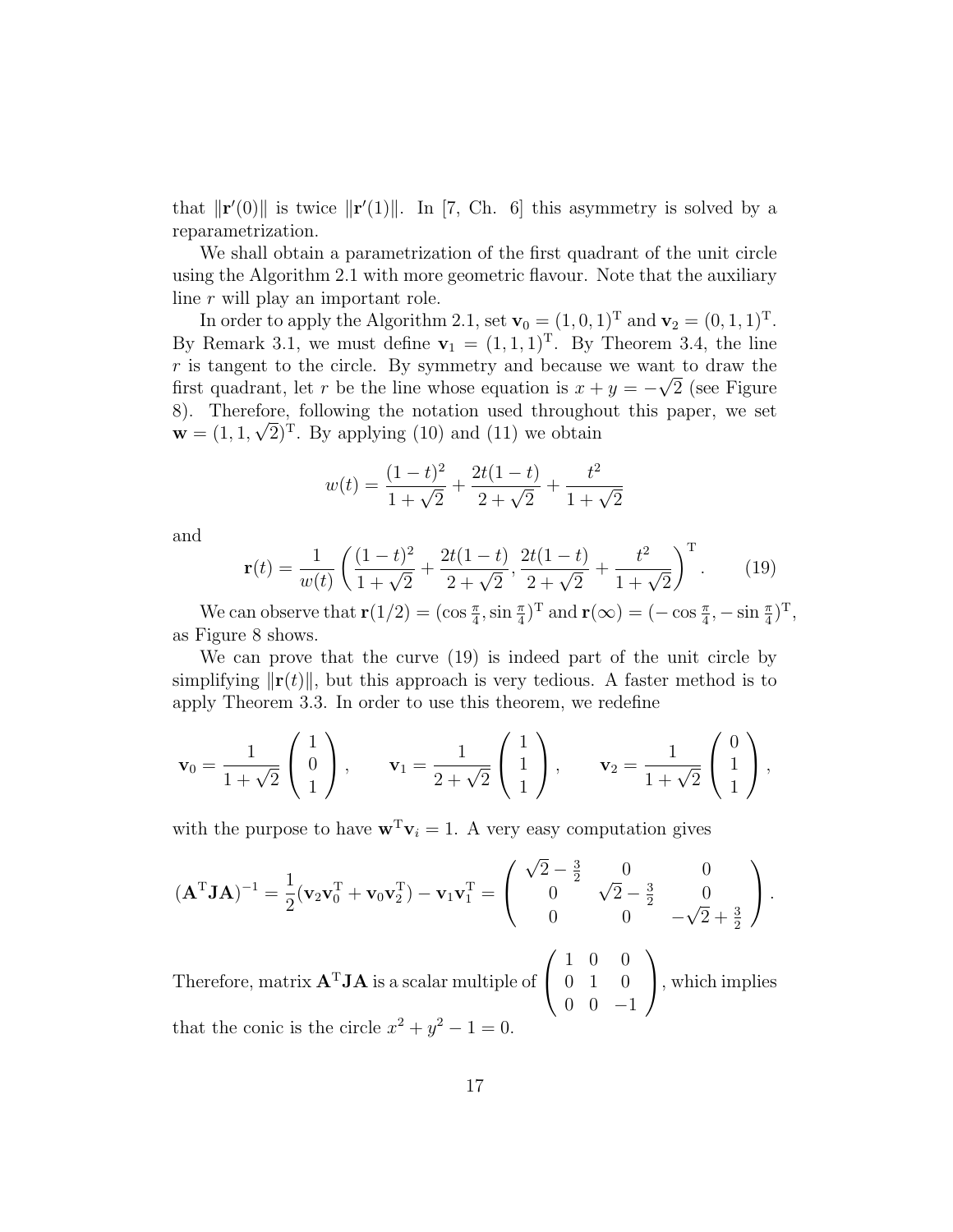Example 2: If we want to draw the complementary of the arc depicted in the previous example, it is enough to set  $\mathbf{v}_0 = (1, 0, 1)^\mathrm{T}$ ,  $\mathbf{v} = (1, 1, 1)^\mathrm{T}$ , and  $\mathbf{v}_2 = (0, 1, 1)^T$  (as in the Example 1) and consider the line r with equation  $x+y = \sqrt{2}$  (see Figure 9). Therefore, following the notation used throughout this paper, we set  $\mathbf{w} = (1, 1, -\sqrt{2})^T$ .



Figure 9: Construction of a circular arc with sweep angle equal to  $3\pi/2$ .

**Example 3:** Draw an arc of a circle whose amplitude is equal to  $\theta \in ]0, \pi[$ (in the example 4 we will show how to construct a semicircle and in example 2 we saw how to draw an arc with sweep angle greater than  $\pi$ ).

We will use the shorthand notation c for  $\cos \theta$  and s for  $\sin \theta$ . As in the previous examples, we can suppose that the radius is 1 and the circle is centered at the origin. Set  $\mathbf{p}_0 = (1,0)^T$  and  $\mathbf{p}_1 = (c, s)^T$ . Let **q** be the point such that  $\mathbf{q} - \mathbf{p}_i$  is tangent to the circle at  $\mathbf{p}_i$  for  $i = 1, 2$  (see Figure 10). An easy computation gives  $\mathbf{q} = (1, \frac{1-c}{s})$  $\frac{(-c)}{s}$ <sup>T</sup>. By using that a conic is uniquely determinated if we know two points and tangents plus a third tangent, it is sufficient to choose any line tangent to the circle at a point not belonging to the arc  $\mathbf{p}_0\mathbf{q}_0$ . We shall use the line r with equation  $y = 1$  (a more symmetric choice would be the tangent line at x depicted in the Figure 10).

If we set

$$
\mathbf{v}_0 = \begin{pmatrix} 1 \\ 0 \\ 1 \end{pmatrix}, \ \mathbf{v}_1 = \begin{pmatrix} s \\ 1-c \\ s \end{pmatrix}, \ \mathbf{v}_0 = \begin{pmatrix} c \\ s \\ 1 \end{pmatrix}, \ \mathbf{w} = \begin{pmatrix} 0 \\ 1 \\ -1 \end{pmatrix},
$$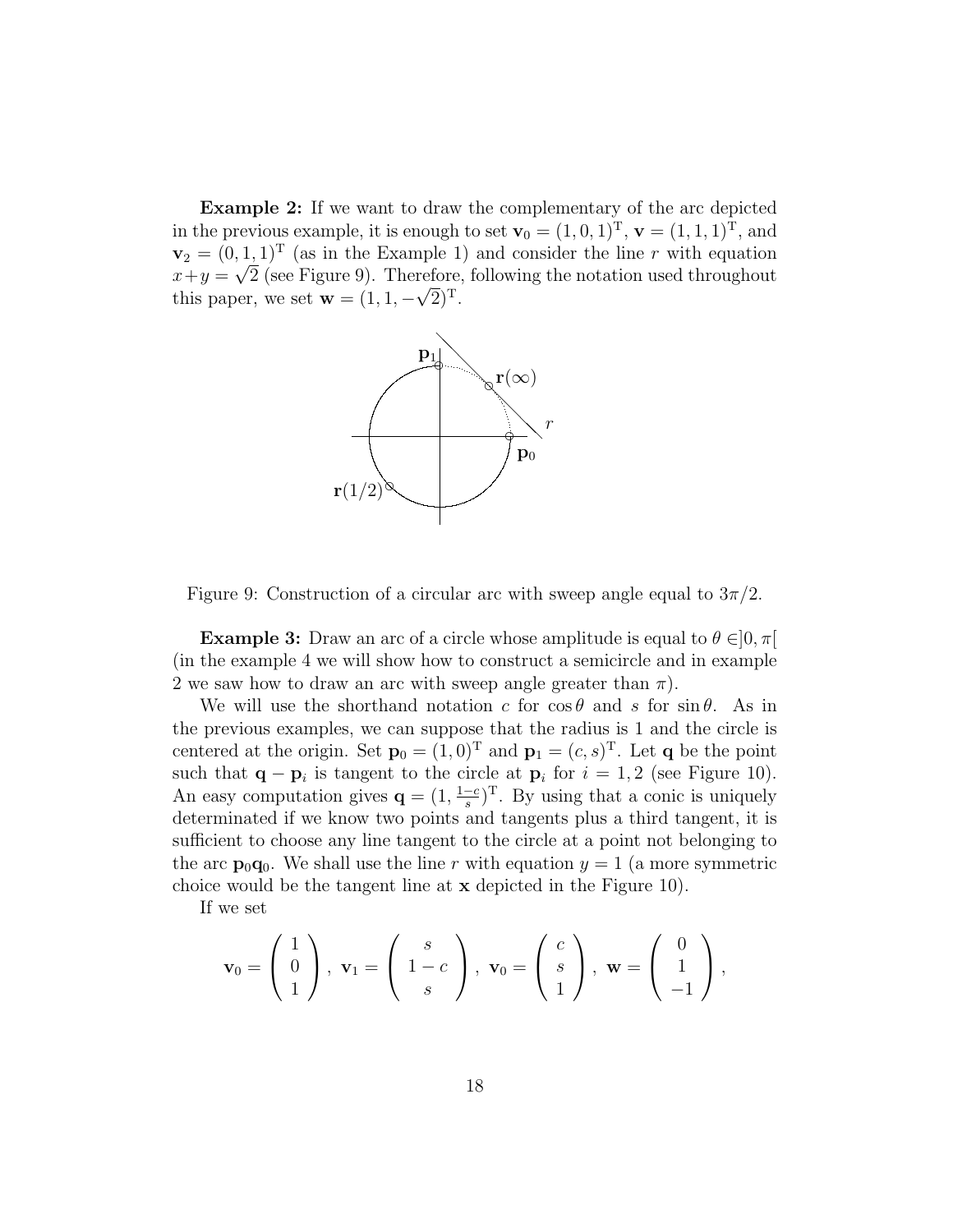

Figure 10: Construction of a circular arc.

then we can apply (10) and (11) obtaining

$$
w(t) = -(1-t)^2 + \frac{2t(1-t)s}{1-c-s} + \frac{t^2}{s-1}
$$

and

$$
\mathbf{r}(t) = \frac{1}{w(t)} \left( -(1-t)^2 + \frac{2t(1-t)s}{1-c-s} + \frac{ct^2}{s-1}, \frac{2t(1-t)(1-c)}{1-c-s} + \frac{st^2}{s-1}, \right)^{\mathrm{T}}.
$$

In [6], Piegl and Tiller show that it is not possible to represent the full circle by quadratic  $\mathbb{C}^1$  B-splines. In [7] it was said that "The construction of a general NURBS circular arc is more complicated than first expected, and there are many ways to do it". Here we present a simple and intuitive method to draw a general circular arc. Moreover, by Example 3, we can establish the following result.

THEOREM 4.1 For all  $\alpha \in ]0, 2\pi[$ , we can construct a rational Bézier circular arc with sweep angle  $\alpha$ .

**Example 4:** Given  $\mathbf{b}_0, \mathbf{b}_1 \in \mathcal{E}^2$ , draw an ellipse such that one axis is  $\overline{\mathbf{b}_0 \mathbf{b}_1}$ and the length of the other semiaxis is  $b$  (note that a circle is a particular case).

Let  $\mathbf{v} \in \mathbb{R}^2$  be perpendicular to  $\mathbf{b}_1 - \mathbf{b}_0$  with  $\|\mathbf{v}\| = 1$  and  $\{\mathbf{b}_1 - \mathbf{b}_0, \mathbf{v}\}\$  a right-handed basis. Also, let  $\mathbf{p} = \mathbf{b}_0 - b\mathbf{v} \in \mathcal{E}^2$  and r be the affine line with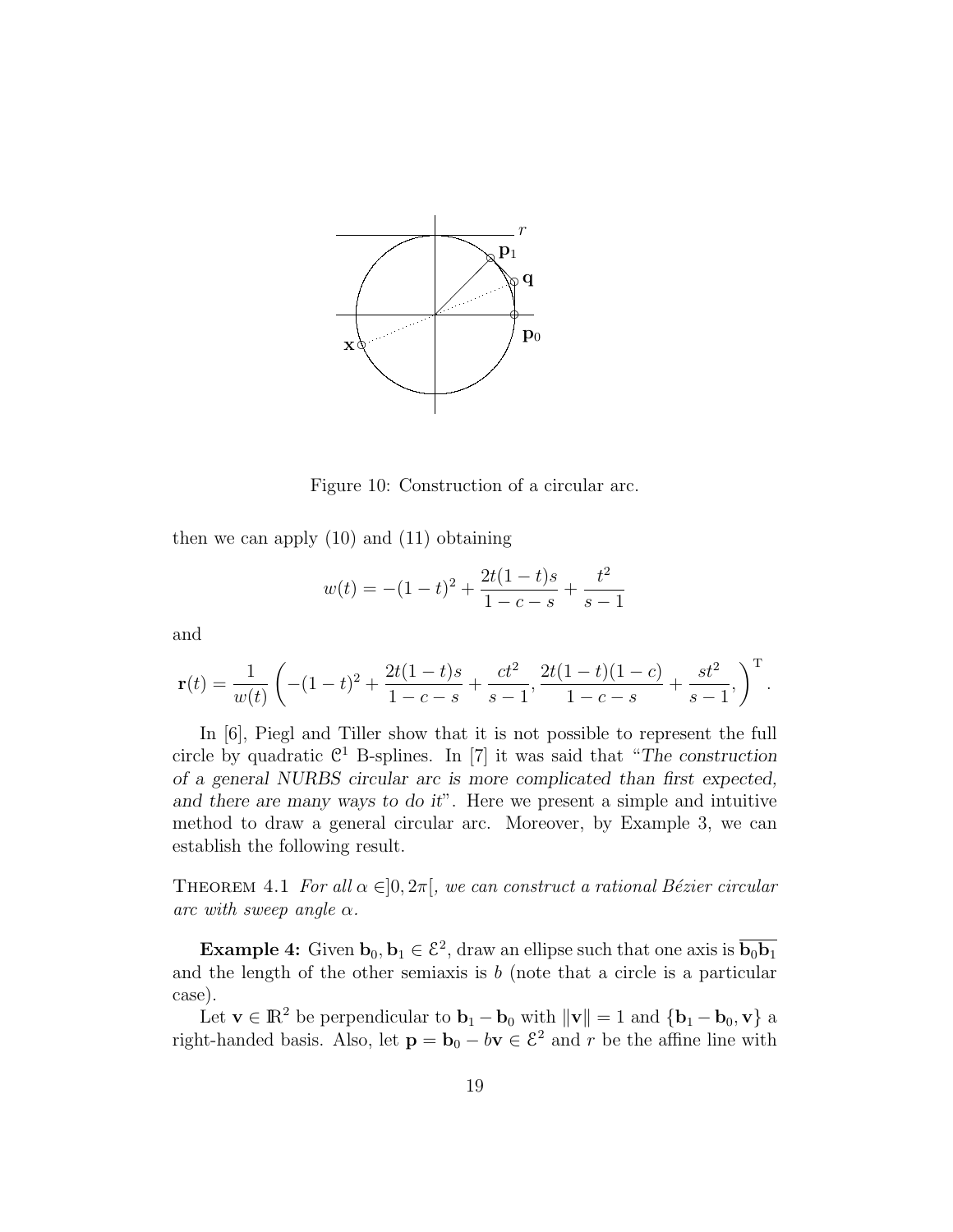equation  $(\mathbf{x} - \mathbf{p})^T \mathbf{v} = 0$  (see Figure 11). Note that the equation of this line is



Figure 11: Construction of an ellipse.

In order to apply the Algorithm 2.1 we set

$$
\mathbf{v}_0 = \begin{pmatrix} \mathbf{b}_0 \\ 1 \end{pmatrix}, \quad \mathbf{v}_1 = \begin{pmatrix} \mathbf{v} \\ 0 \end{pmatrix}, \quad \mathbf{v}_2 = \begin{pmatrix} \mathbf{b}_1 \\ 1 \end{pmatrix}.
$$

and the projective line  $\pi^*(\mathbf{w})$  with  $\mathbf{w}^T = (\mathbf{v}^T, b - \mathbf{b}_0^T \mathbf{v})$ . It is easy to check  $\mathbf{w}^T \mathbf{v}_0 = \mathbf{w}^T \mathbf{v}_2 = b$  and  $\mathbf{w}^T \mathbf{v}_1 = 1$ . Thus, applying (10) and (11) we get

$$
w(t) = \frac{(1-t)^2 + t^2}{b}
$$

and if  $r(t)$  is the parametrization of the ellipse, then

$$
\mathbf{r}(t) = \frac{1}{(1-t)^2 + t^2} \left( (1-t)^2 \mathbf{b}_0 + 2bt(1-t)\mathbf{v} + t^2 \mathbf{b}_1 \right). \tag{20}
$$

Notice that

$$
\mathbf{r}(1/2) = \frac{1}{2}(\mathbf{b}_0 + \mathbf{b}_1) + b\mathbf{v}, \qquad \mathbf{r}(\infty) = \frac{1}{2}(\mathbf{b}_0 + \mathbf{b}_1) - b\mathbf{v},
$$

as Figure 11 shows.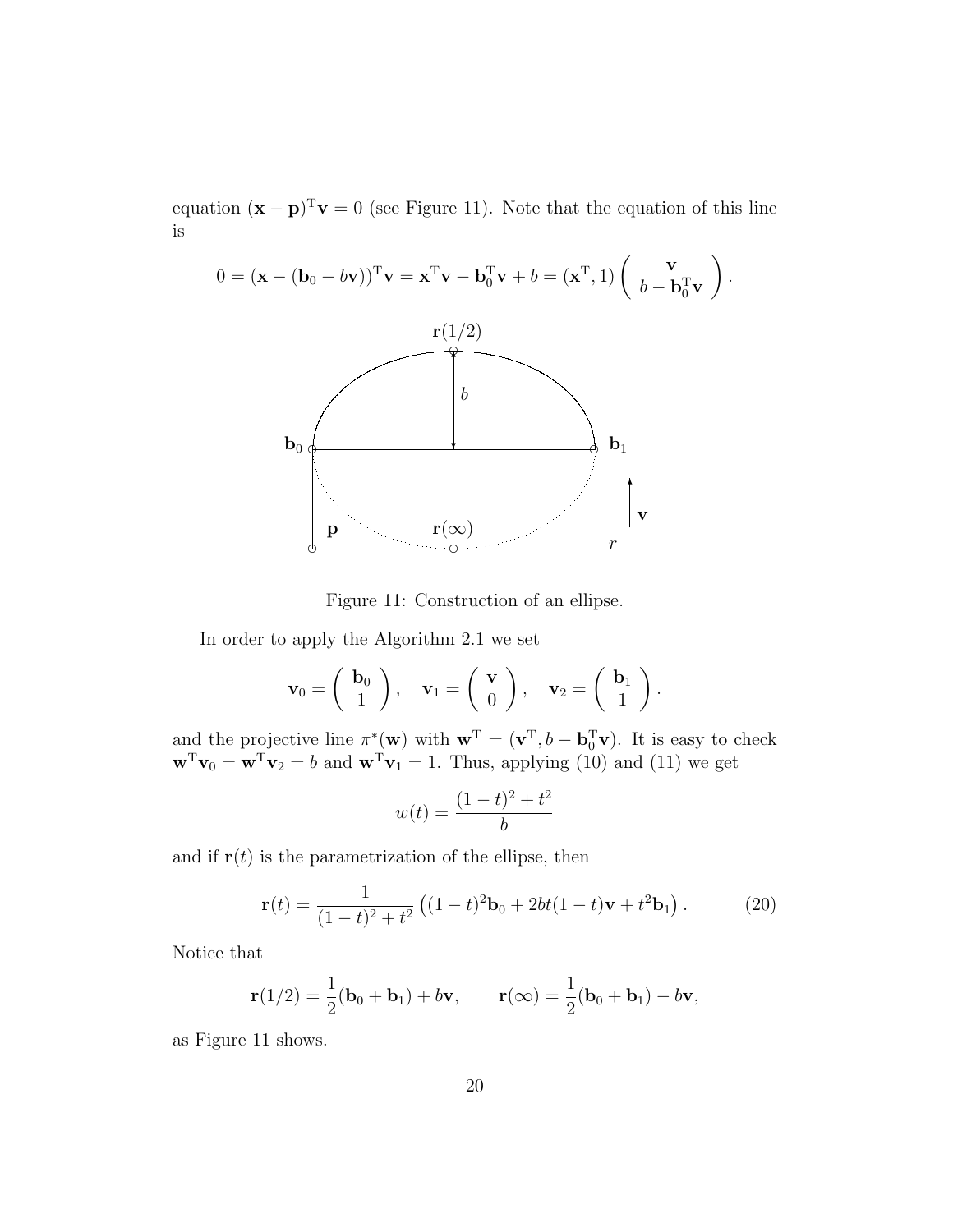We can prove that the conic is indeed an ellipse. One way is the following: by a suitable movement, we can suppose that  $\mathbf{b}_0 = (-a, 0)^T$  and  $\mathbf{b}_1 = (a, 0)^T$ . By applying Theorem 3.3 we obtain that the equation of this conic is  $x^2/a^2 +$  $y^2/b^2 = 1.$ 

What happens if  $\bf{v}$  changes? Observe that if  $\bf{v}$  varies, then we obtain different ellipses as the Figure  $12$  shows. But in this case, b is not the length of one semiaxis. Notice that **v** is the direction of the tangent through  $\mathbf{b}_i$ . In fact, from (20), one easily gets  $\mathbf{r}'(0) = 2b\mathbf{v}$ .

Figure 12: Construction of ellipses. Left:  $\mathbf{b}_0 = (-1, 0)^T$ ,  $\mathbf{b}_1 = (1, 0)^T$ ,  $b = 1.5$ . Right:  $\mathbf{b}_0 = (-1, 0)^T$ ,  $\mathbf{b}_1 = (1, 0)^T$ ,  $b = 1.5$ ,  $\mathbf{v} = (1, 1)^T$ .

Example 5: Construct an hyperbola whose assympotes are two non parallel affine lines  $r_1$  and  $r_2$ .

Let the equations of  $r_1$  and  $r_2$  be  $\mathbf{x} = \mathbf{b} + \lambda \mathbf{u}_1$  and  $\mathbf{x} = \mathbf{b} + \lambda \mathbf{u}_2$  respectively (we shall suppose  $\|\mathbf{u}_1\| = \|\mathbf{u}_2\| = 1$ ) with  $\mathbf{b} = (x_0, y_0)^T = r_1 \cap r_2$  and let r be another affine line with equation  $ax + by + c = 0$ . See Figure 13.



Figure 13: Construction of an hyperbola.

In order to apply the algorithm, set

$$
\mathbf{v}_0 = \begin{pmatrix} \mathbf{u}_1 \\ 0 \end{pmatrix}, \quad \mathbf{v}_1 = \begin{pmatrix} \mathbf{b} \\ 1 \end{pmatrix}, \quad \mathbf{v}_2 = \begin{pmatrix} \mathbf{u}_2 \\ 0 \end{pmatrix}, \quad \mathbf{w} = \begin{pmatrix} a \\ b \\ c \end{pmatrix}.
$$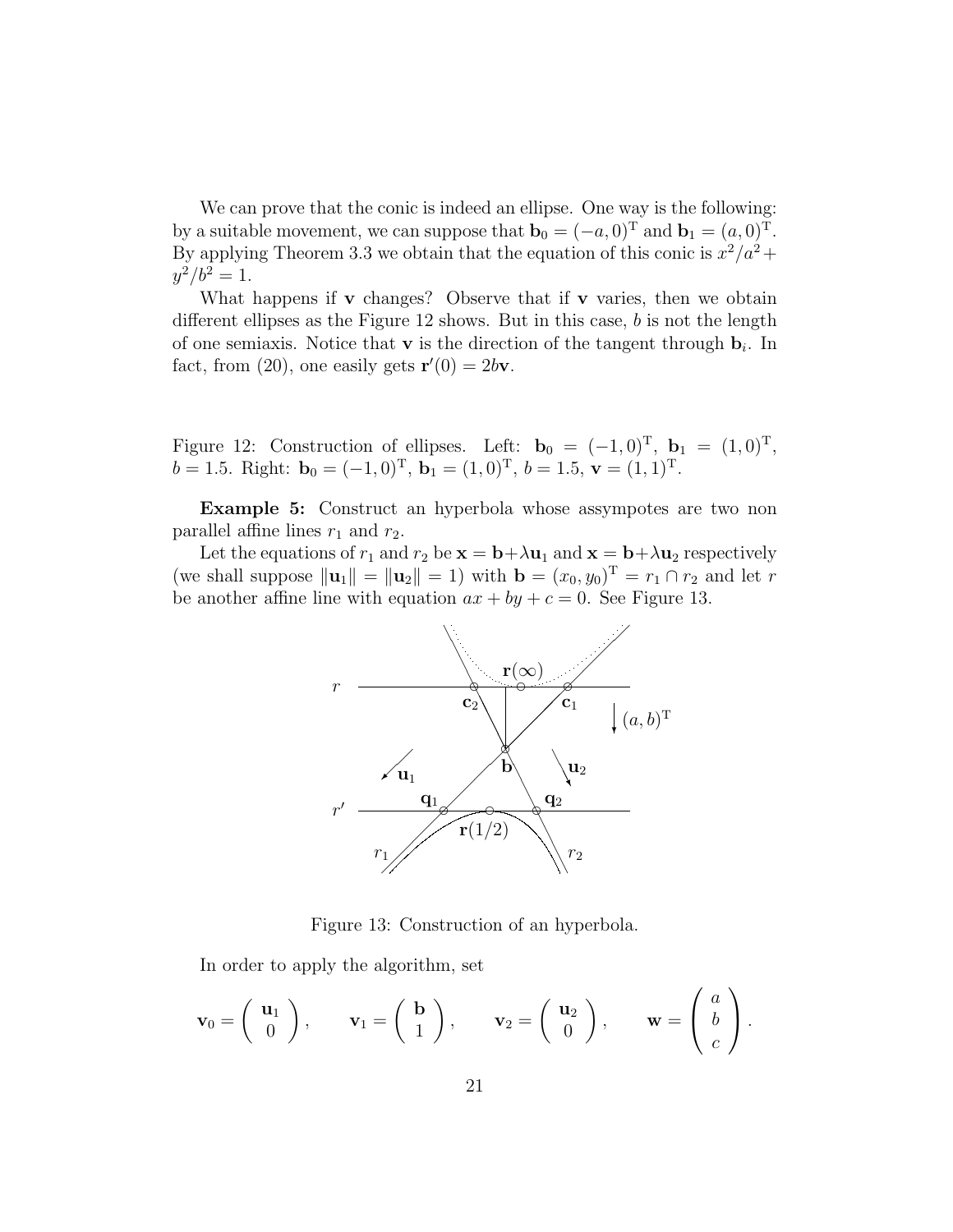Furthermore, we require that  $\mathbf{w}^T \mathbf{v}_i \neq 0$  for  $i = 0, 1, 2$ . These conditions are equivalent to say: a) The point **b** does not lie on the line  $r$  (we shall suppose  $ax_0 + by_0 + c > 0$  and b) The lines  $r_i$  and r are not parallel for  $i = 1, 2$ . From (10) we get

$$
w(t) = \sum_{i=0}^{2} \frac{B_i^2(t)z_i}{\mathbf{w}^T \mathbf{v}_i} = \frac{2t(1-t)}{ax_0 + by_0 + c}.
$$

Let us set  $k = ax_0 + by_0 + c$ ,  $k_1 = \mathbf{w}^T \mathbf{v}_0$ , and  $k_2 = \mathbf{w}^T \mathbf{v}_2$ . From (11) we obtain

$$
\mathbf{r}(t) = \frac{1}{w(t)} \left( \frac{B_0^2(t)}{\mathbf{w}^T \mathbf{v}_0} \mathbf{u}_1 + \frac{B_1^2(t)}{\mathbf{w}^T \mathbf{v}_1} \mathbf{b} + \frac{B_2^2(t)}{\mathbf{w}^T \mathbf{v}_2} \mathbf{u}_2 \right)
$$
  
\n
$$
= \frac{k}{2t(1-t)} \left( \frac{(1-t)^2}{k_1} \mathbf{u}_1 + \frac{2t(1-t)}{k} \mathbf{b} + \frac{t^2}{k_2} \mathbf{u}_2 \right)
$$
  
\n
$$
= \frac{k}{k_1} \frac{1-t}{2t} \mathbf{u}_1 + \mathbf{b} + \frac{k}{k_2} \frac{t}{2(1-t)} \mathbf{u}_2.
$$

The line  $r_1$  is an assymptote. In fact: embedding the vectors and points in  $\mathbb{R}^3$  and applying the following formula "the distance between the point **p** and the line  $\mathbf{x} = \mathbf{b} + \lambda \mathbf{v}$  is  $\|(\mathbf{p} - \mathbf{b}) \times \mathbf{v}\| / \|\mathbf{v}\|^n$ , we obtain

$$
d(\mathbf{r}(t), r_1) = \frac{\|(\mathbf{r}(t) - \mathbf{b}) \times \mathbf{u}_1\|}{\|\mathbf{u}_1\|} = \frac{k}{k_2} \frac{t}{2(1-t)} \frac{\|\mathbf{u}_2 \times \mathbf{u}_1\|}{\|\mathbf{u}_1\|} \stackrel{t \to 0}{\longrightarrow} 0.
$$

Similarly, one has  $\lim_{t\to 1} d(\mathbf{r}(t), r_2) = 0$ . Hence  $r_2$  is the other assymptote. Notice that b is the center of the hyperbola because b is the intersection of the two assymptotes.

The expression for  $r(t)$  can be simplified if we observe that

$$
k = \mathbf{d}(\mathbf{b}, r)\sqrt{a^2 + b^2}
$$

and

$$
k_1 = \mathbf{w}^T \mathbf{v}_0 = (a, b)\mathbf{u}_1 = \sqrt{a^2 + b^2} ||\mathbf{u}_1|| \cos \phi_1 = \sqrt{a^2 + b^2} \cos \phi_1,
$$

where  $\phi_1$  is the angle between  $(a, b)^T$  and  $\mathbf{u}_1$  (see Figure 13). Analogously, denoting by  $\phi_2$  the angle between  $(a, b)^T$  and  $\mathbf{u}_2$ , we get  $k_2 = \sqrt{a^2 + b^2} \cos \phi_2$ . Hence

$$
\frac{k}{k_i} = \frac{\mathrm{d}(\mathbf{b}, r)}{\cos \phi_i} = \mathrm{d}(\mathbf{c}_i, \mathbf{b}),
$$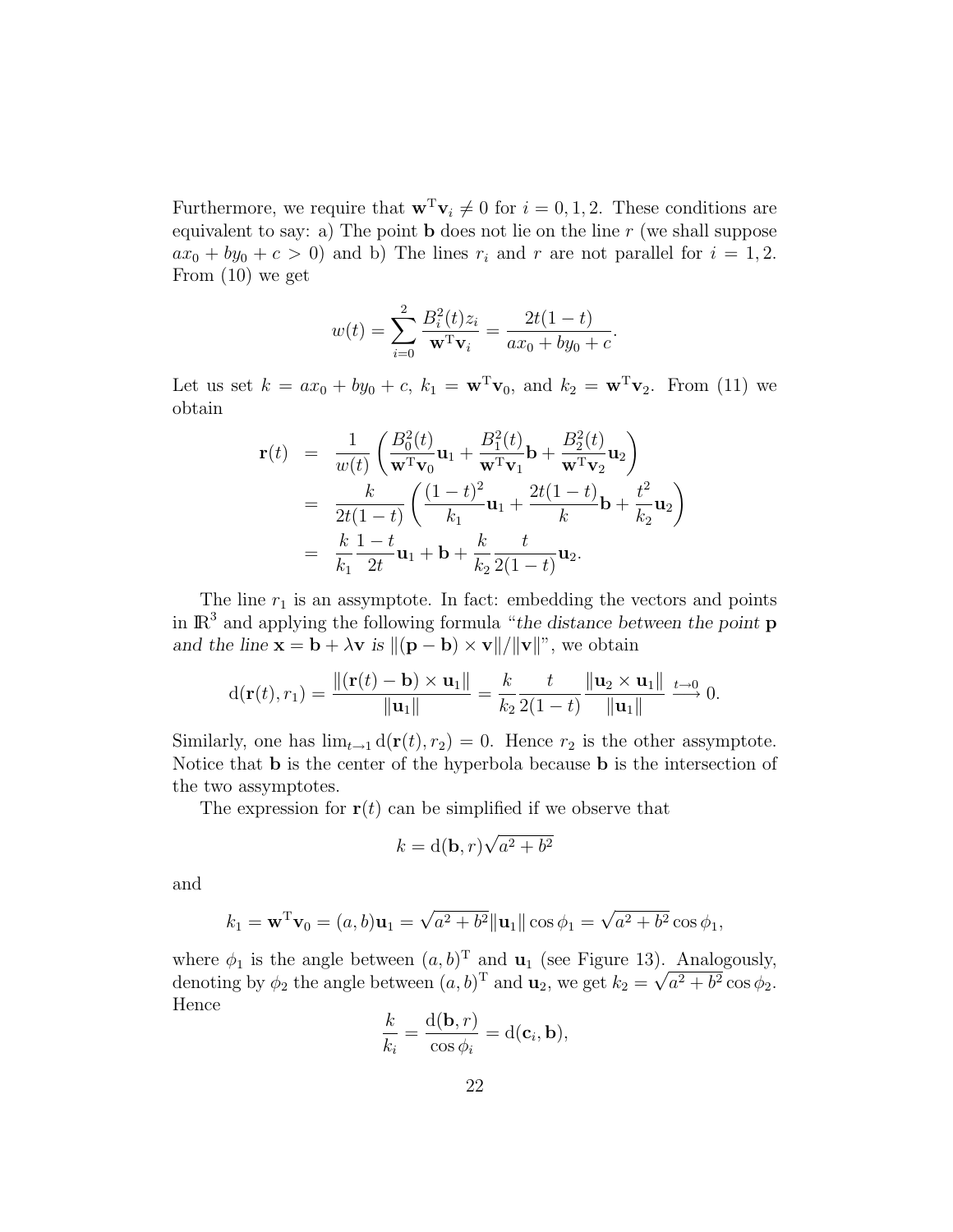being  $c_i$  the intersection of r and  $r_i$ . Thus,

$$
\mathbf{r}(t) = \mathrm{d}(\mathbf{c}_1, \mathbf{b}) \frac{1-t}{2t} \mathbf{u}_1 + \mathbf{b} + \mathrm{d}(\mathbf{c}_2, \mathbf{b}) \frac{t}{2(1-t)} \mathbf{u}_2.
$$

Observe that

$$
\mathbf{r}(\infty) = -\frac{1}{2} \left( d(\mathbf{c}_1, \mathbf{b}) \mathbf{u}_1 + d(\mathbf{c}_2, \mathbf{b}) \mathbf{u}_2 \right) + \mathbf{b}
$$

and taking into account that  $\mathbf{b} - \mathbf{c}_i = d(\mathbf{c}_i, \mathbf{b})\mathbf{u}_i$ , we get

$$
\mathbf{r}(\infty) = \frac{\mathbf{c}_1 + \mathbf{c}_2}{2},
$$

as Figure 13 shows. Also, notice that the shoulder point is

$$
\mathbf{r}(1/2) = \frac{1}{2} \left( d(\mathbf{c}_1, \mathbf{b}) \mathbf{u}_1 + d(\mathbf{c}_2, \mathbf{b}) \mathbf{u}_2 \right) + \mathbf{b}.
$$

The geometric interpretation of the shoulder point is the following: Let  $q_i$  be the point such that **b** is the midpoint of  $\overline{q_i c_i}$  (see again Figure 13). Recalling that  $\mathbf{b} - \mathbf{c}_i = d(\mathbf{c}_i, \mathbf{b}) \mathbf{u}_i$  and  $\mathbf{b} = (\mathbf{c}_i + \mathbf{q}_i)/2$ , we get

$$
\mathbf{r}(1/2)=\frac{\mathbf{q}_1+\mathbf{q}_2}{2}.
$$

Moreover, if  $r'$  is the symmetric line to r respect to b, we obtain that  $r'$ is tangent to the hyperbola at the shoulder point. This latter fact, again, shows the importance of the choice of the auxiliary line  $r$  in the input of the Algorithm 2.1.

# References

- [1] W. Boehm, H. Prautzsch. Geometric concepts for geometric design. A.K. Peters, (1994).
- [2] D.A. Brannan, M.F. Esplen, J.J. Gray. Geometry. Cambridge University Press, (1999).
- [3] G. Farin. Algorithms for Rational Bézier Curves, C.A.D., Vol 15, No 4, pp 73–77, (1983).